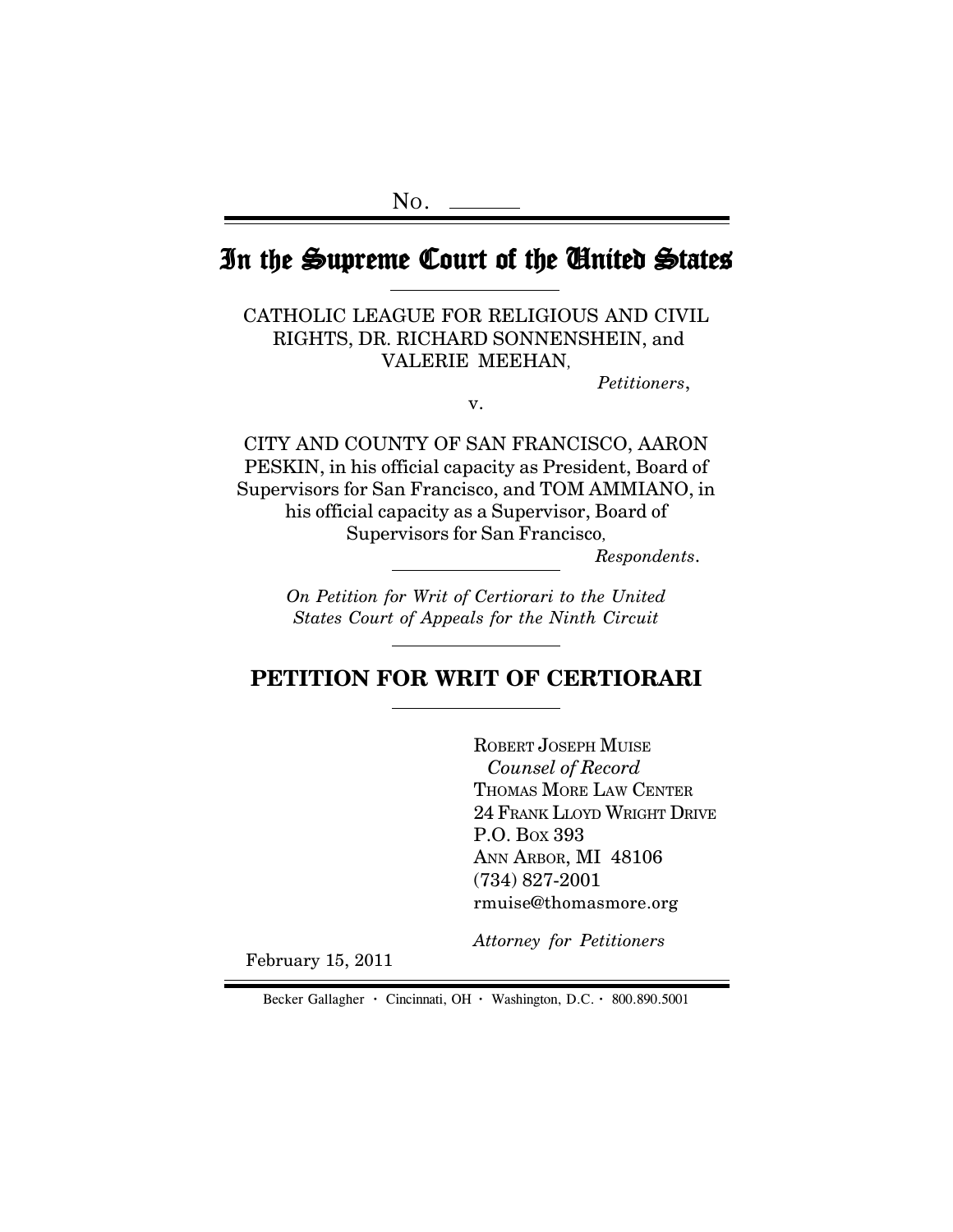#### **QUESTIONS PRESENTED**

An *en banc* panel of the U.S. Court of Appeals for the Ninth Circuit was presented with the question of whether an official resolution (Resolution 168-06) unanimously passed by the Board of Supervisors for the City and County of San Francisco that *expressly* condemned the religion of its Catholic citizens violates the Establishment Clause.\* In a fractured opinion, *three* judges found that Petitioners had standing and should prevail on the merits; *three* judges found that Petitioners had standing and should not prevail on the merits; and *five* judges found that Petitioners lacked standing and thus did not reach the merits of the Establishment Clause claim.<sup>\*\*</sup>

1. Whether the Court's modern Establishment Clause jurisprudence involving government speech—whether explicit or symbolic—is unworkable and leads to inconsistent results such that a substantial revision is necessary to ensure uniformity of decisions by the lower courts.

<sup>\*</sup> Resolution 168-06 is set out in full on pages 2, 3, and 4 of this petition.

<sup>\*\*\*\*</sup> The confusion over standing is a direct result of the flawed jurisprudence that produced it. Indeed, "offended observer" standing is made possible by the endorsement test, which Justice O'Connor created in *Lynch v. Donnelly*, 465 U.S. 668, 688 (1984) (O'Connor, J., concurring). *But see Cnty. of Allegheny v. ACLU,* 492 U.S. 573, 669 (1989) (Kennedy, J., concurring in judgment in part and dissenting in part) ("[T]he endorsement test is flawed in its fundamentals and unworkable in practice. The uncritical adoption of this standard is every bit as troubling as the bizarre result it produces in the cases before us.").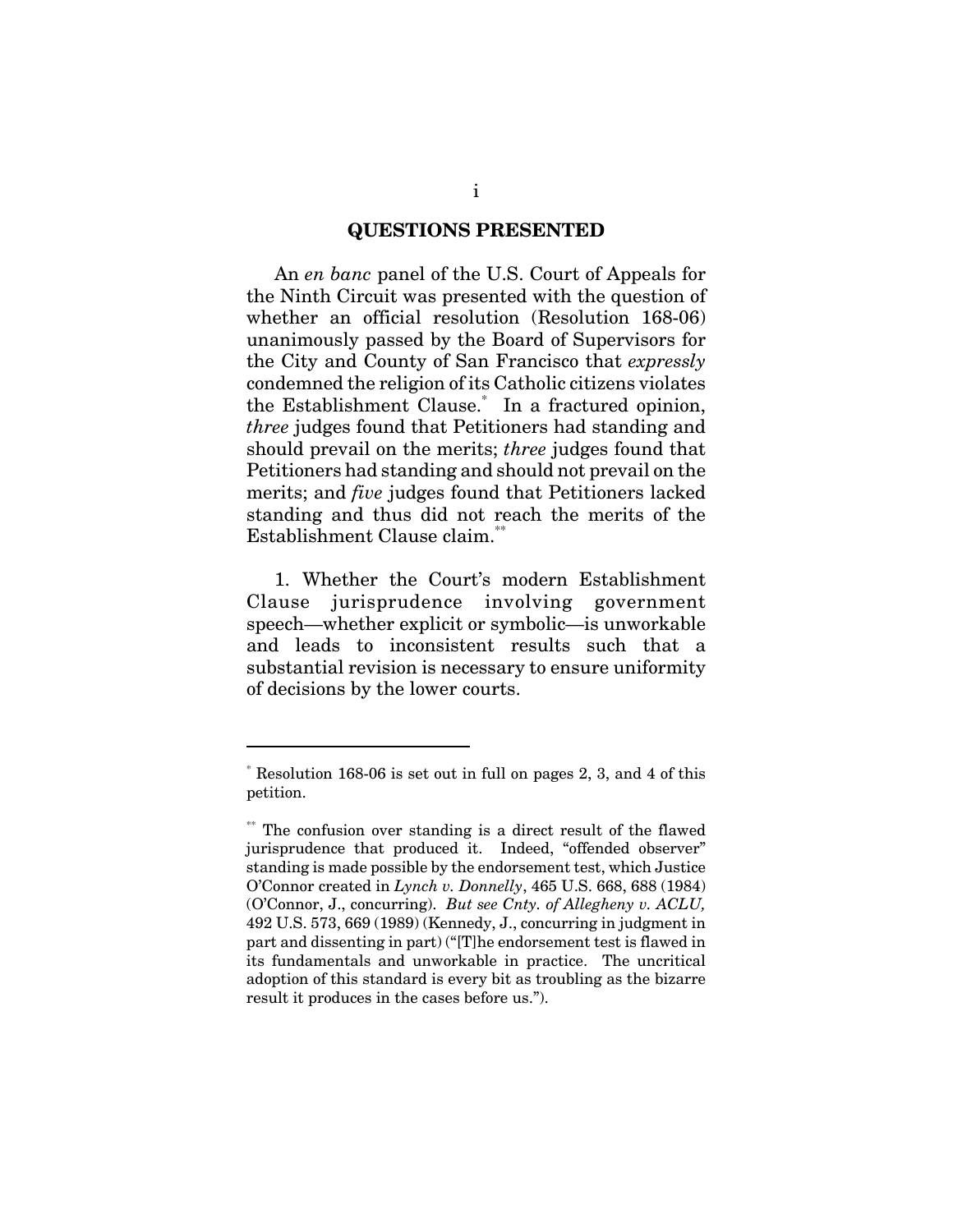2. Whether a double standard exists for Establishment Clause challenges to government speech that disfavors religion, requiring the Court to resolve the conflict by clarifying its jurisprudence and setting forth the appropriate test for such cases.

3. Whether the Court should summarily reverse the *en banc* decision because it directly and sharply conflicts with controlling law and perpetuates a regrettable perception that the Establishment Clause is hostile toward religion.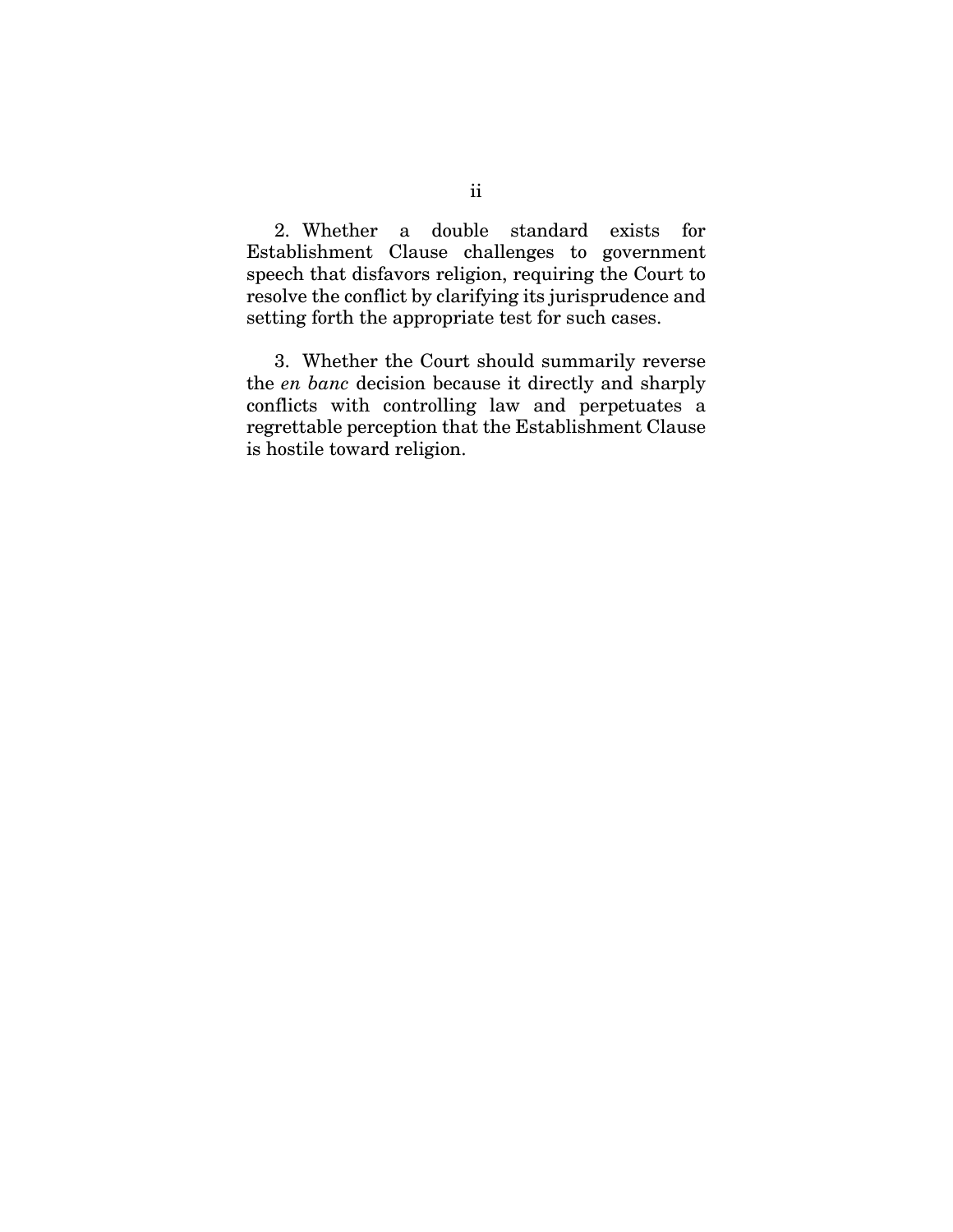#### **PARTIES TO THE PROCEEDING**

The Petitioners are Catholic League for Religious and Civil Rights, Dr. Richard Sonnenshein, and Valerie Meehan ("Petitioners").

The Respondents are City and County of San Francisco ("San Francisco" or "City"), Aaron Peskin, in his official capacity as President, Board of Supervisors for San Francisco, and Tom Ammiano, in his official capacity as a Supervisor, Board of Supervisors for San Francisco ("Respondents").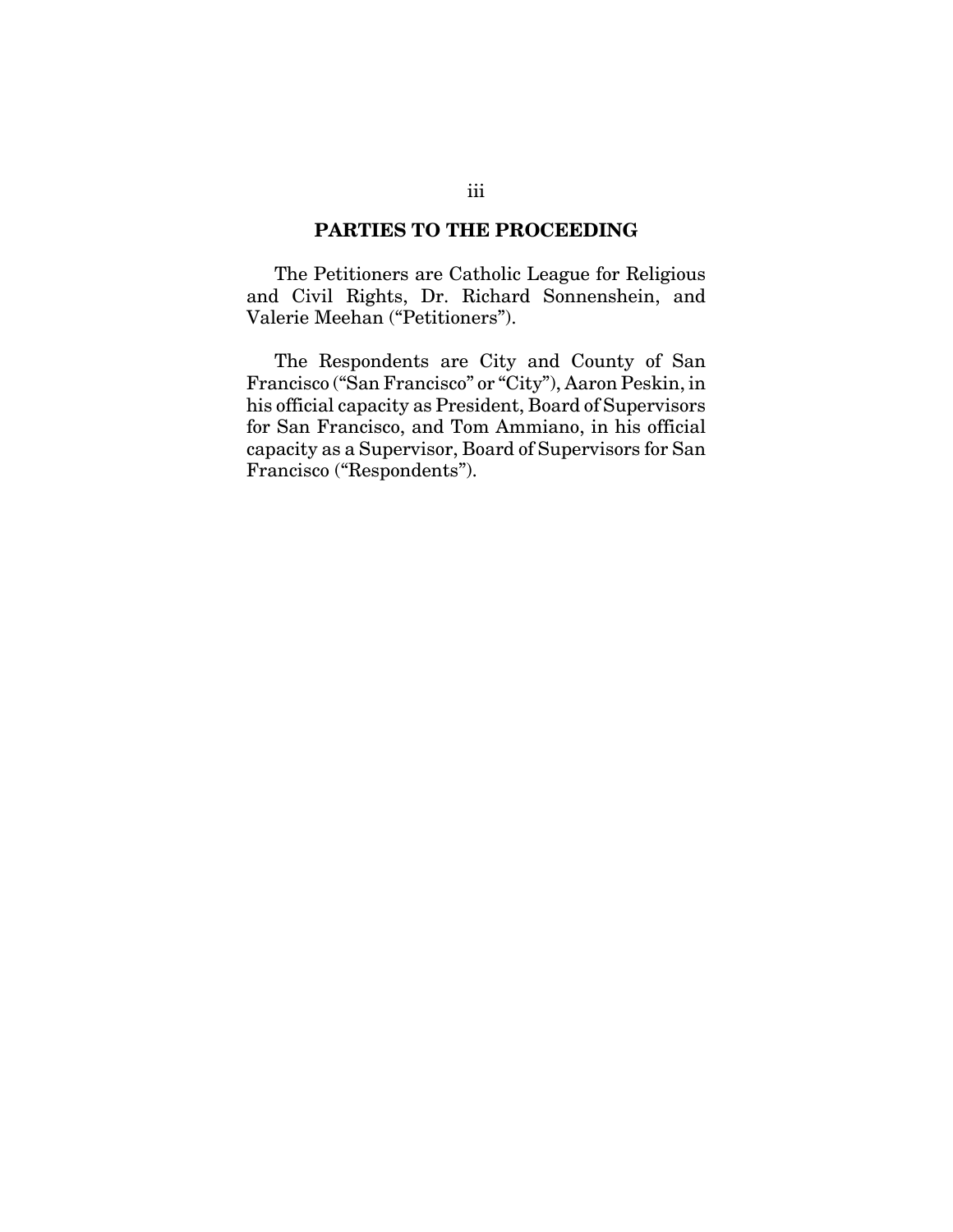## **TABLE OF CONTENTS**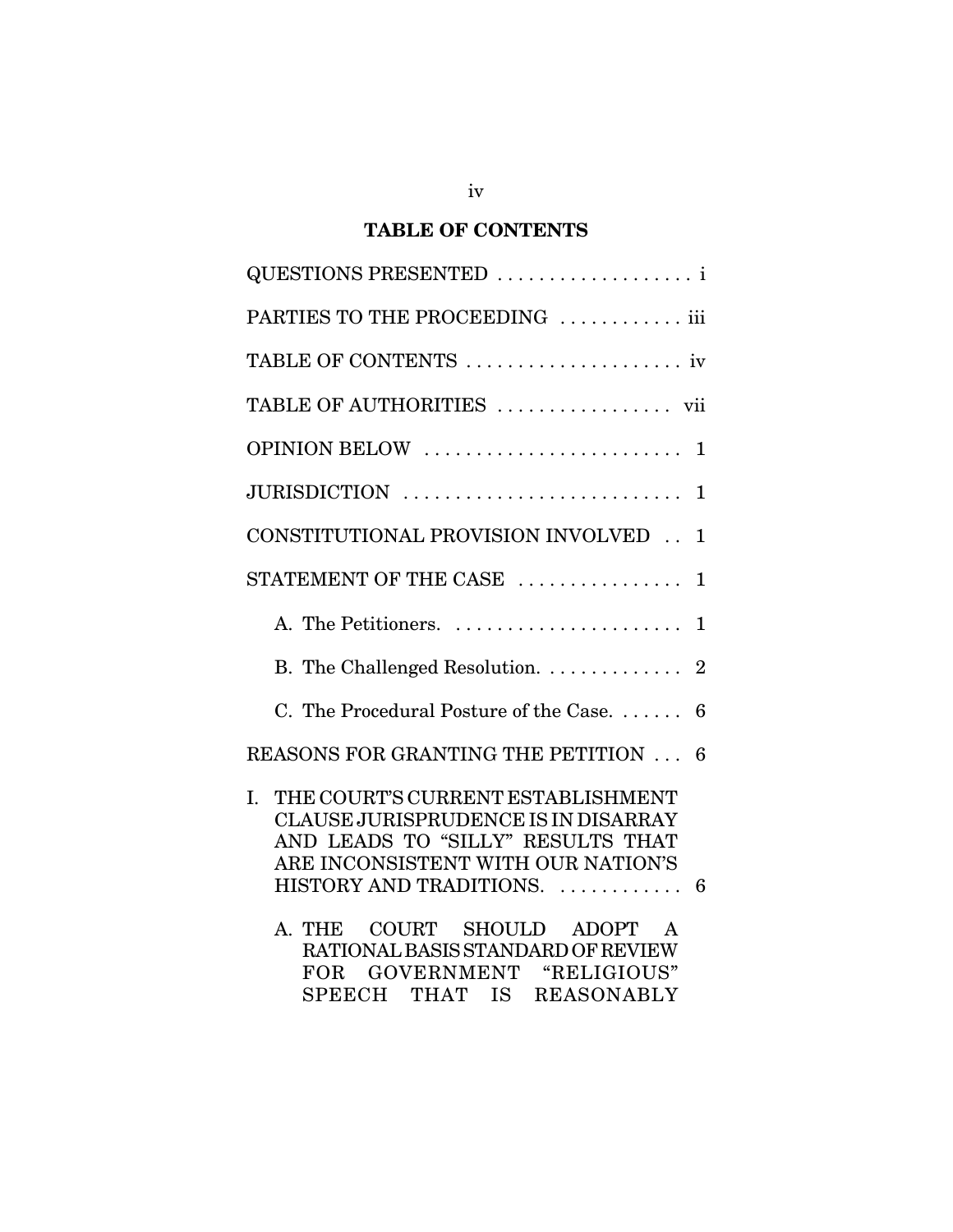|                 | RELATED TO OUR NATION'S HISTORY                                                                                                                                                                   |    |
|-----------------|---------------------------------------------------------------------------------------------------------------------------------------------------------------------------------------------------|----|
|                 |                                                                                                                                                                                                   |    |
|                 | B. THE COURT SHOULD ADOPT A STRICT<br><b>SCRUTINY STANDARD OF REVIEW FOR</b><br>GOVERNMENT "RELIGIOUS" SPEECH<br>THAT IS NOT REASONABLY RELATED<br>TO OUR NATION'S HISTORY AND<br>TRADITIONS.  17 |    |
|                 | II. THE EN BANC DECISION CONFLICTS WITH                                                                                                                                                           |    |
|                 | DECISIONS FROM THIS COURT AND                                                                                                                                                                     |    |
|                 | OTHER CIRCUIT COURTS, AND IT<br>PRESENTS AN ISSUE OF NATIONAL                                                                                                                                     |    |
|                 | IMPORTANCE.                                                                                                                                                                                       | 19 |
|                 | A. THE ESTABLISHMENT CLAUSE<br>SHOULD NOT TOLERATE<br>GOVERNMENT SPEECH THAT<br><b>EXPRESSLY DISFAVORS RELIGION. 19</b><br>B. THE EN BANC DECISION DIRECTLY AND<br>SHARPLY CONFLICTS WITH         |    |
|                 | ESTABLISHED PRECEDENT AND<br>PROMOTES A PERCEPTION THAT THE                                                                                                                                       |    |
|                 | LAW IS HOSTILE TOWARD RELIGION. . 21                                                                                                                                                              |    |
|                 |                                                                                                                                                                                                   |    |
| <b>APPENDIX</b> |                                                                                                                                                                                                   |    |
| Appendix A:     | Opinion, United States Court of<br>Appeals for the Ninth Circuit,<br>$(October 22, 2010) \dots 1a$                                                                                                |    |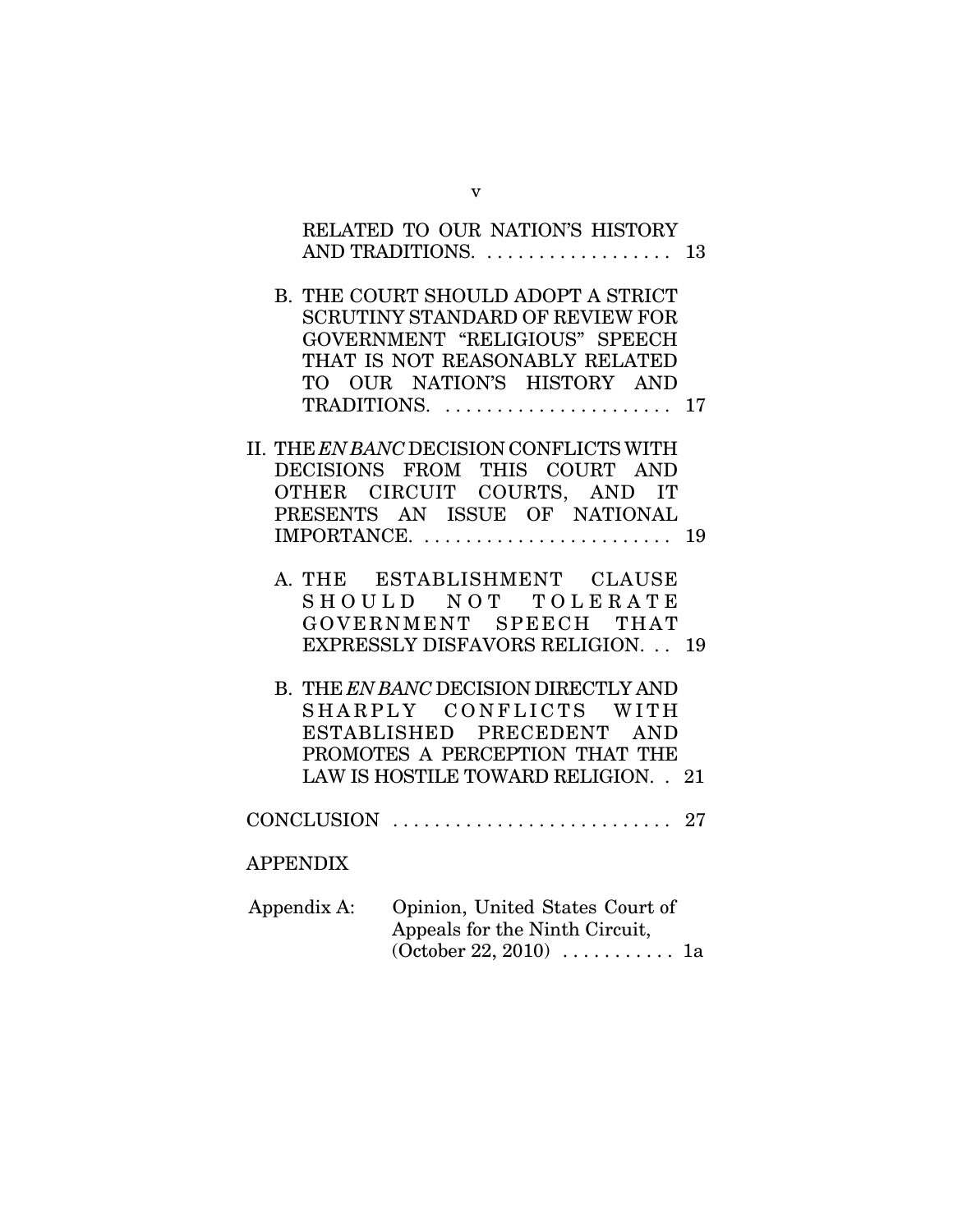| Appendix B: | Order, United States Court of<br>Appeals for the Ninth Circuit,<br>(November 5, 2009) $\ldots$ 84a                                                |
|-------------|---------------------------------------------------------------------------------------------------------------------------------------------------|
| Appendix C: | Opinion, United States Court of<br>Appeals for the Ninth Circuit,<br>$(June 3, 2008) \ldots \ldots \ldots \ldots 86a$                             |
| Appendix D: | Memorandum and Order/<br>Judgment, United States District<br>Court, Northern District of<br>California,<br>(November 30, 2006) $\dots \dots$ 115a |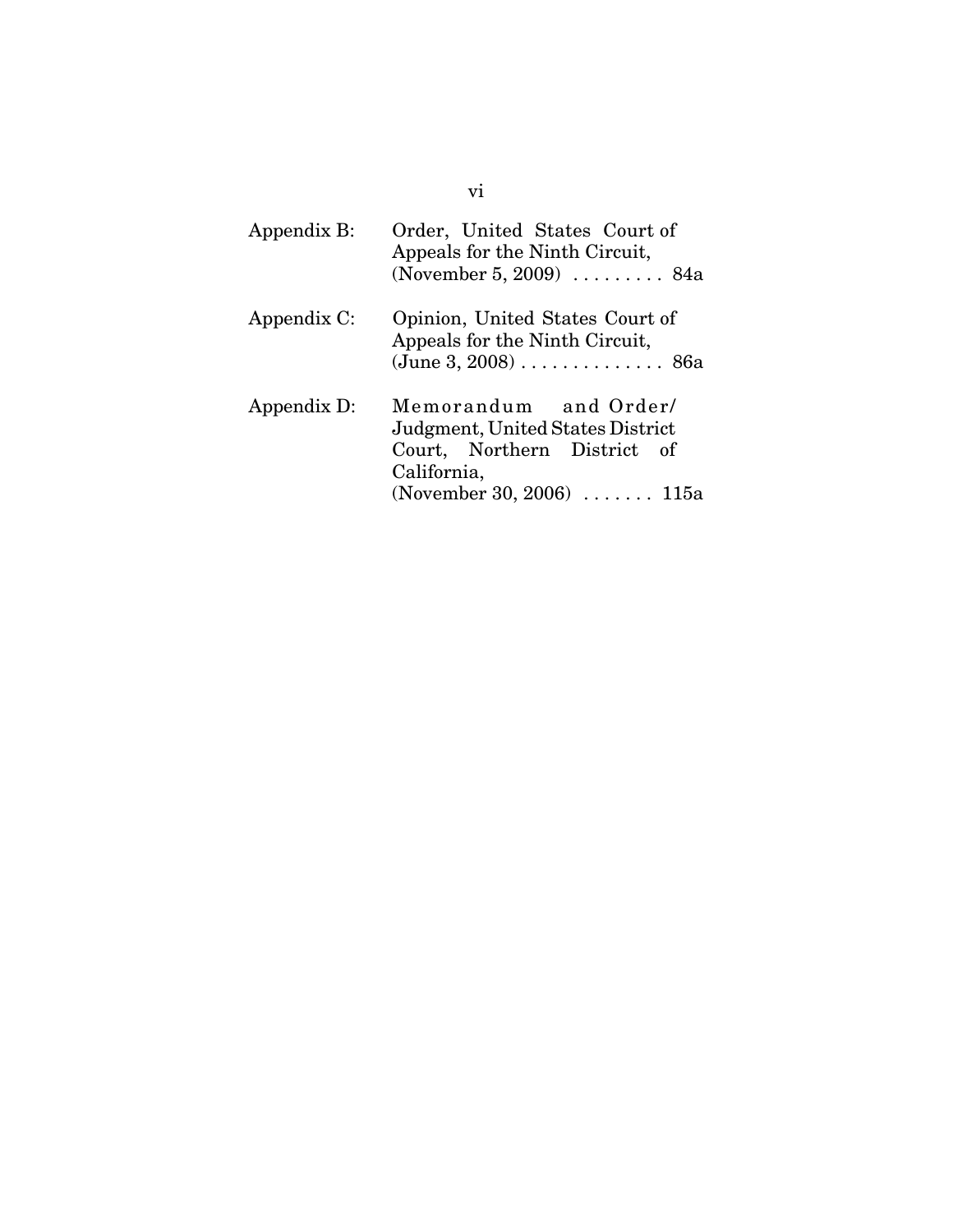## **TABLE OF AUTHORITIES**

## **CASES**

| ACLU v. Mercer Cnty.,<br>432 F.3d 624 (6th Cir. 2005)  11, 24                                             |
|-----------------------------------------------------------------------------------------------------------|
| ACLU v. Schundler,                                                                                        |
| Am. Family Ass'n v. City & Cnty. of San Francisco,                                                        |
| Am. Jewish Congress v. Chicago,                                                                           |
| Bauchman v. West High Sch.,                                                                               |
| Borden v. Sch. Dist. of E. Brunswick,<br>523 F.3d 153 (3d Cir. 2008)  16, 25                              |
| Busch v. Marple Newtown Sch. Dist.,<br>567 F.3d 89 (3d Cir. 2009) $\ldots \ldots \ldots \ldots \ldots$ 25 |
| Church of the Lukumi Babalu Aye, Inc. v. City of<br>Hialeah,                                              |
| Commack Self-Service Kosher Meats, Inc. v. Weiss,                                                         |
| Comm. for Pub. Educ. & Religious Liberty v.<br>Nyquist,                                                   |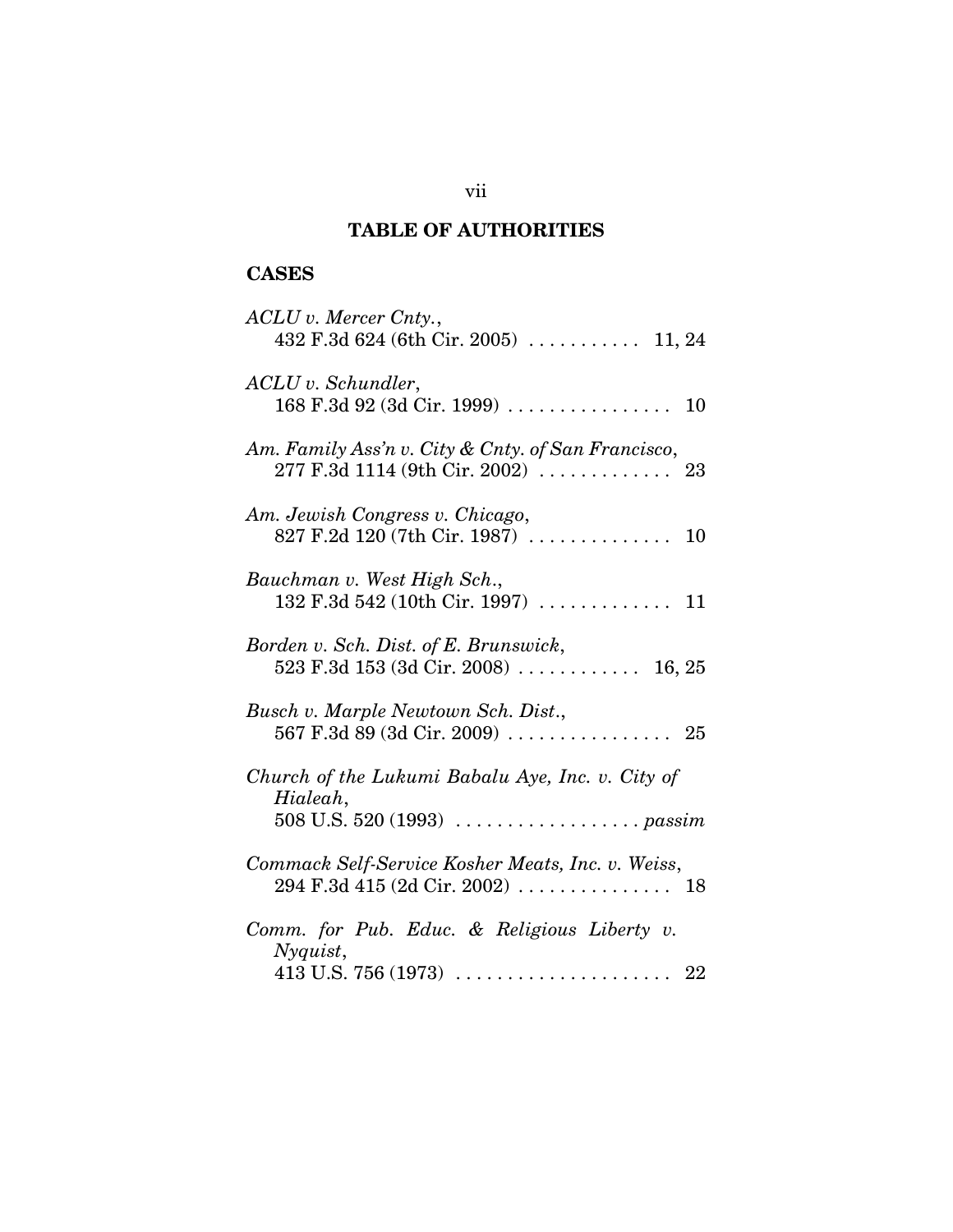| Cnty. of Allegheny v. ACLU,                                                                    |
|------------------------------------------------------------------------------------------------|
| Doe v. Duncanville Indep. Sch. Dist.,                                                          |
| Doe v. Duncanville Indep. Sch. Dist.,                                                          |
| Edwards v. Aguillard,                                                                          |
| Elk Grove Unified Sch. Dist. v. Newdow,                                                        |
| Epperson v. Arkansas,                                                                          |
| Green v. Haskell Cnty. Bd. of Comm'rs,<br>574 F.3d 1235 (10th Cir. 2009)  10, 11, 13, 24       |
| Lamb's Chapel v. Ctr. Moriches Union Free Sch.                                                 |
| Dist.,<br>$508 \text{ U.S. } 384 \text{ (1993)} \dots \dots \dots \dots \dots \dots 7, 12, 15$ |
| Larson v. Valente,                                                                             |
| Lee v. Weisman,                                                                                |
| Lynch v. Donnelly,                                                                             |
| Marsh v. Chambers,                                                                             |

viii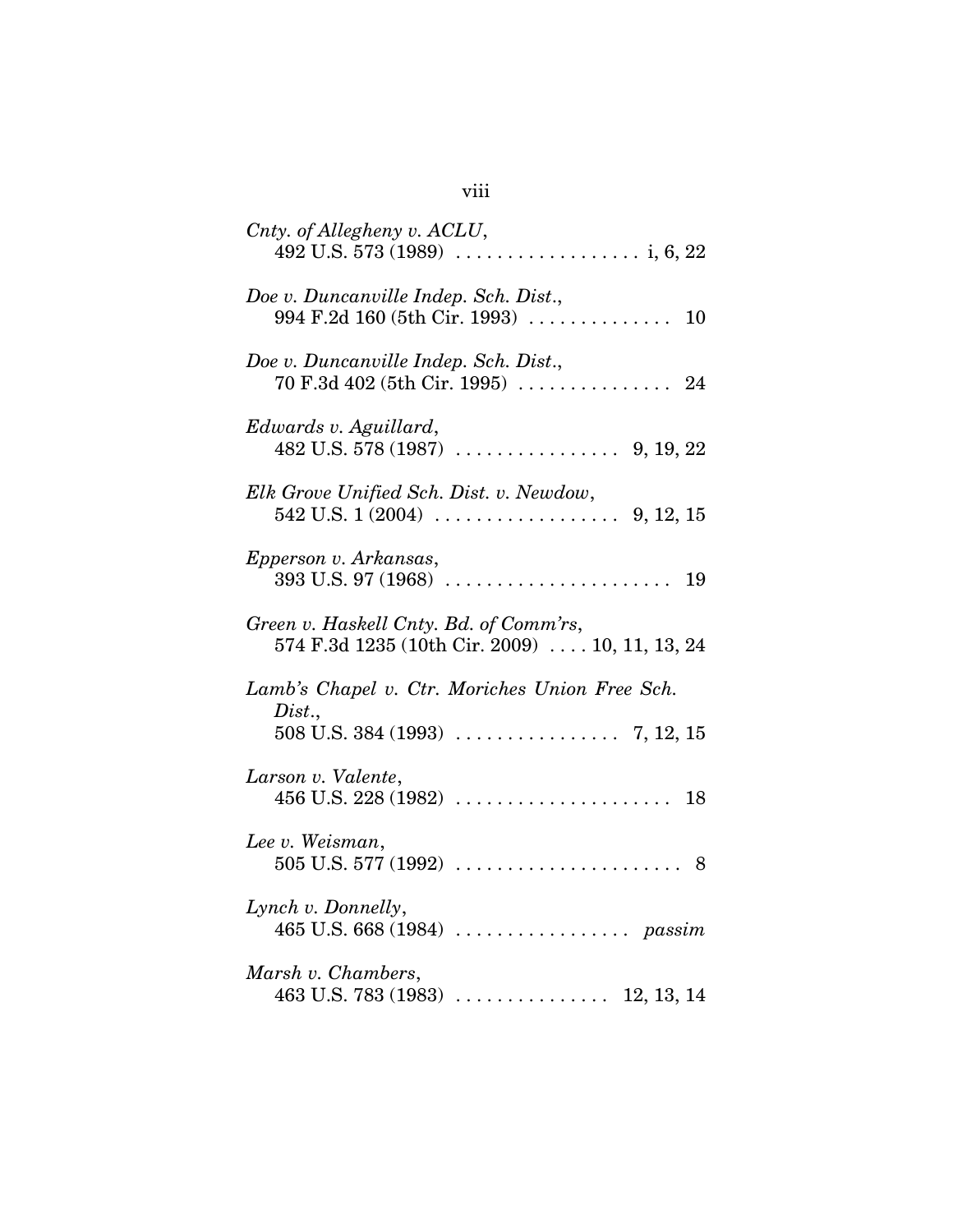| McCreary Cnty. v. ACLU of Ky.,                                               |
|------------------------------------------------------------------------------|
| McGowan v. Maryland,                                                         |
| Murray v. City of Austin,<br>947 F.2d 147 (5th Cir. 1991)  24                |
| Nurre v. Whitehead,<br>580 F.3d 1087 (9th Cir. 2009)  24                     |
| O'Connor v. Washburn Univ.,<br>416 F.3d 1216 (10th Cir. 2005)  24            |
| Roberts v. Madigan,<br>921 F.2d 1047 (10th Cir. 1990)  16                    |
| Rosenberger v. Rector & Visitors of Univ. of Va.,                            |
| Salazar v. Buono,                                                            |
| Santa Fe Indep. Sch. Dist. v. Doe,                                           |
| Sch. Dist. of Abington Twp. v. Schempp,                                      |
| Stratechuk v. Bd. of Educ.,<br>587 F.3d 597 (3d Cir. 2009)  16, 23           |
| Trunk v. City of San Diego,<br>Nos. 08-56415, 08-56436, 2011 U.S. App. LEXIS |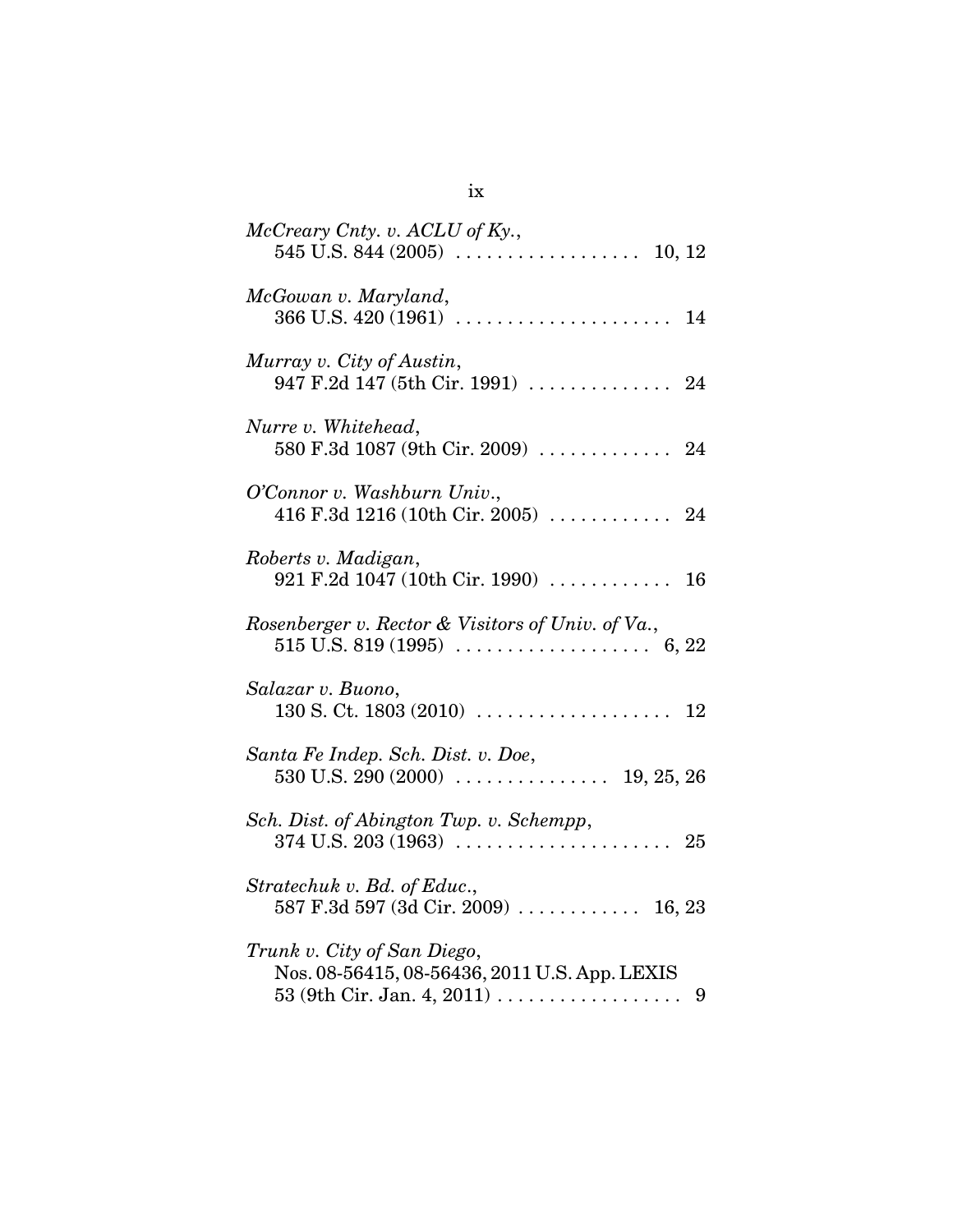| Van Orden v. Perry,                                                    |
|------------------------------------------------------------------------|
| Vasquez v. Los Angeles Cnty.,<br>487 F.3d 1246 (9th Cir. 2007)  16, 23 |
| Vernon v. City of Los Angeles,                                         |
| Wallace v. Jaffree,<br>$472$ U.S. 38 (1985)<br>13                      |
| Widmar v. Vincent,<br>$454$ U.S. $263$ (1981)<br>17                    |
| Zorach v. Clauson,<br>$343$ U.S. $306(1952)$<br>13, 14                 |

## **CONSTITUTION**

## **STATUTE AND RESOLUTION**

| S.F. Res. No. 168-06 (Mar. 21, 2006), available at<br>http://www.sfbos.org/ftp/uploadedfiles/bdsupvr |  |
|------------------------------------------------------------------------------------------------------|--|
|                                                                                                      |  |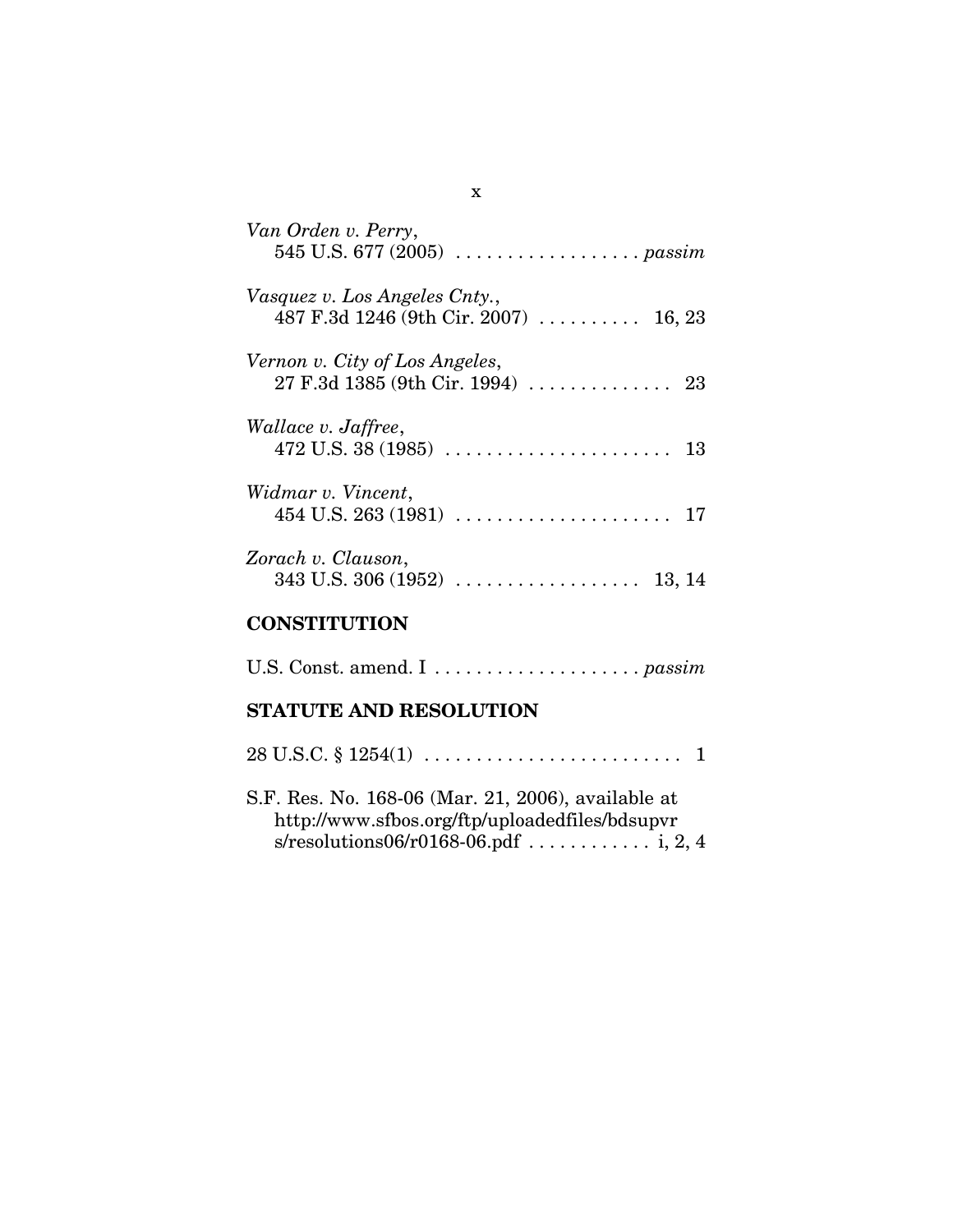### **PETITION FOR WRIT OF CERTIORARI**

#### **OPINION BELOW**

The *en banc* opinion, App. 1a, appears at 624 F.3d 1043.

#### **JURISDICTION**

The opinion of the *en banc* court was issued on October 22, 2010. An application filed by Petitioners to extend the time to file the present petition from January 20, 2011 to February 17, 2011, was granted by Justice Kennedy on January 5, 2011. This Court has jurisdiction under 28 U.S.C. § 1254(1).

#### **CONSTITUTIONAL PROVISION INVOLVED**

The Establishment Clause of the United States Constitution provides that "Congress shall make no law respecting an establishment of religion." U.S. Const. amend. I.

#### **STATEMENT OF THE CASE**

#### **A. The Petitioners.**

Petitioner Catholic League for Religious and Civil Rights is the Nation's largest Catholic civil rights organization. Founded in 1973, the Catholic League defends the right of Catholics—lay and clergy alike—to participate in American public life without defamation or discrimination. The Catholic League has approximately 6,000 members who reside in San Francisco. Petitioner Richard Sonnenshein is a resident of San Francisco, a Catholic, and a member of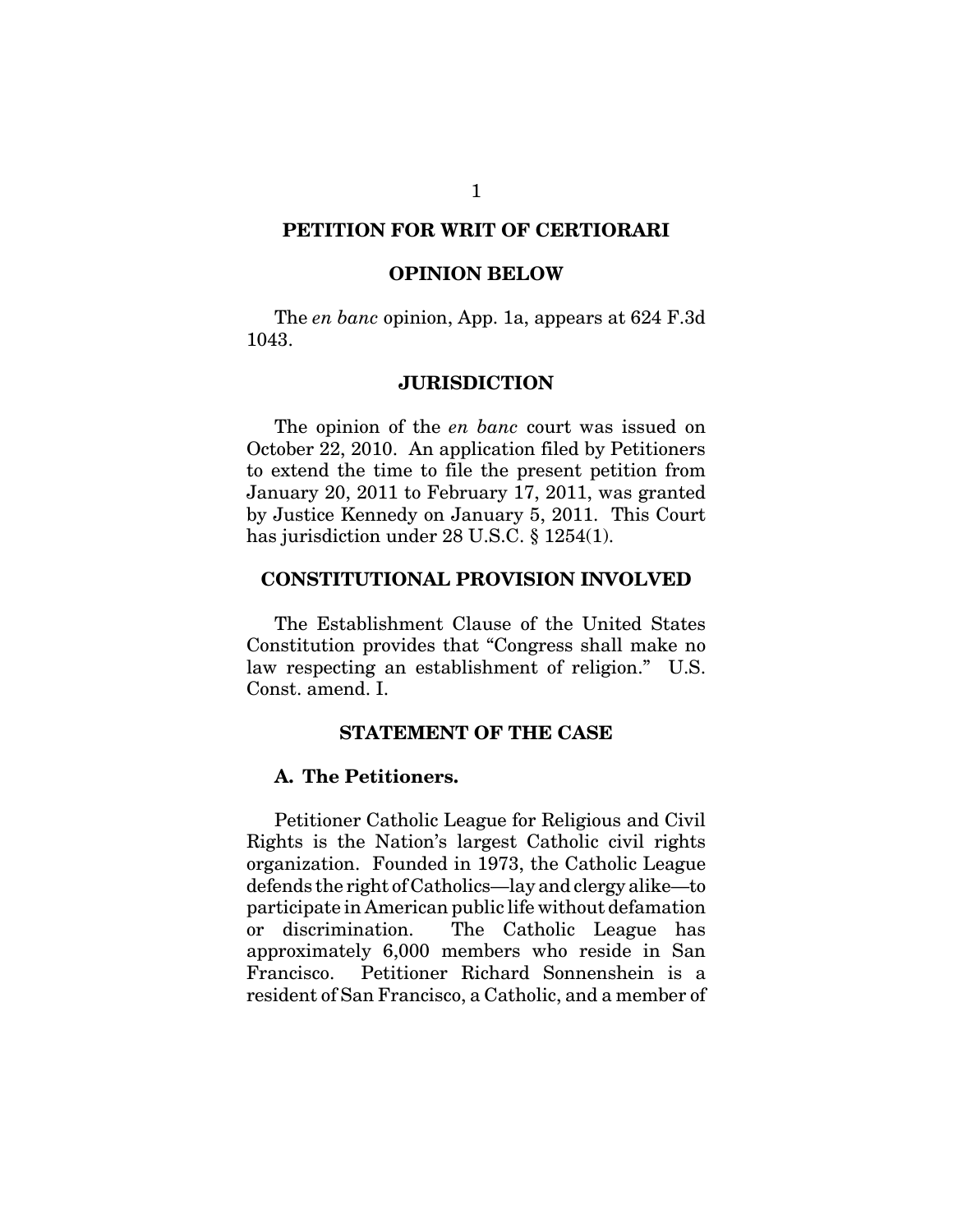the Catholic League. Petitioner Valerie Meehan is a resident of San Francisco, a third-generation San Franciscan, and a Catholic.

### **B. The Challenged Resolution.**

Petitioners challenge the constitutionality of Resolution 168-06, which the San Francisco Board of Supervisors unanimously adopted on March 21, 2006. The challenged resolution reads in full as follows:

**Resolution urging Cardinal William Levada,** *in his capacity as head of the Congregation for the Doctrine of the Faith* **at the Vatican,** *to withdraw his discriminatory and defamatory directive* **that Catholic Charities of the Archdiocese of San Francisco stop placing children in need of adoption with homosexual households.**

WHEREAS, It is *an insult to all San Franciscans* when *a foreign country, like the Vatican*, *meddles with and attempts to negatively influence this great City's existing and established customs and traditions* such as the right of same-sex couples to adopt and care for children in need; and

WHEREAS, The statements of Cardinal Levada and the Vatican that "Catholic agencies should not place children for adoption in homosexual households," and "Allowing children to be adopted by persons living in such unions would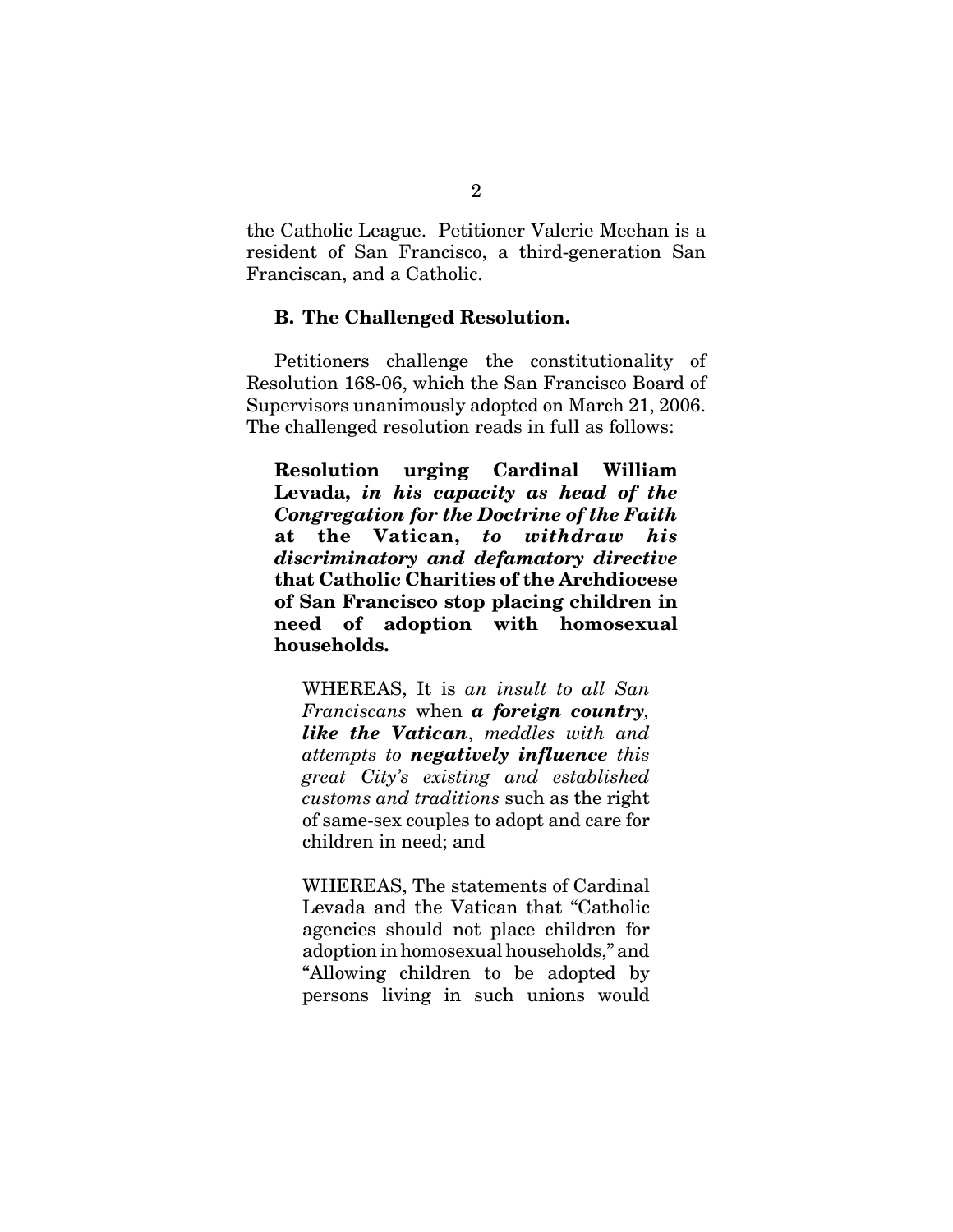actually mean doing violence to these children" *are absolutely unacceptable to the citizenry of San Francisco*; and

WHEREAS, Such *hateful and discriminatory* rhetoric is both *insulting and callous*, and shows a level of *insensitivity and ignorance* which has *seldom been encountered by this Board of Supervisors*; and

WHEREAS, Same-sex couples are just as qualified to be parents as are heterosexual couples; and

WHEREAS, *Cardinal Levada is a decidedly unqualified representative of his former home city, and of the people of San Francisco and the values they hold dear*; and

WHEREAS, The Board of Supervisors urges Archbishop Niederauer and the Catholic Charities of the Archdiocese of San Francisco *to defy all discriminatory directives of Cardinal Levada*; now, therefore, be it

RESOLVED, That the Board of Supervisors urges Cardinal William Levada, *in his capacity as head of the Congregation for the Doctrine of the Faith at the Vatican (formerly known as Holy Office of the Inquisition)*, to withdraw his *discriminatory and defamatory* directive that Catholic Charities of the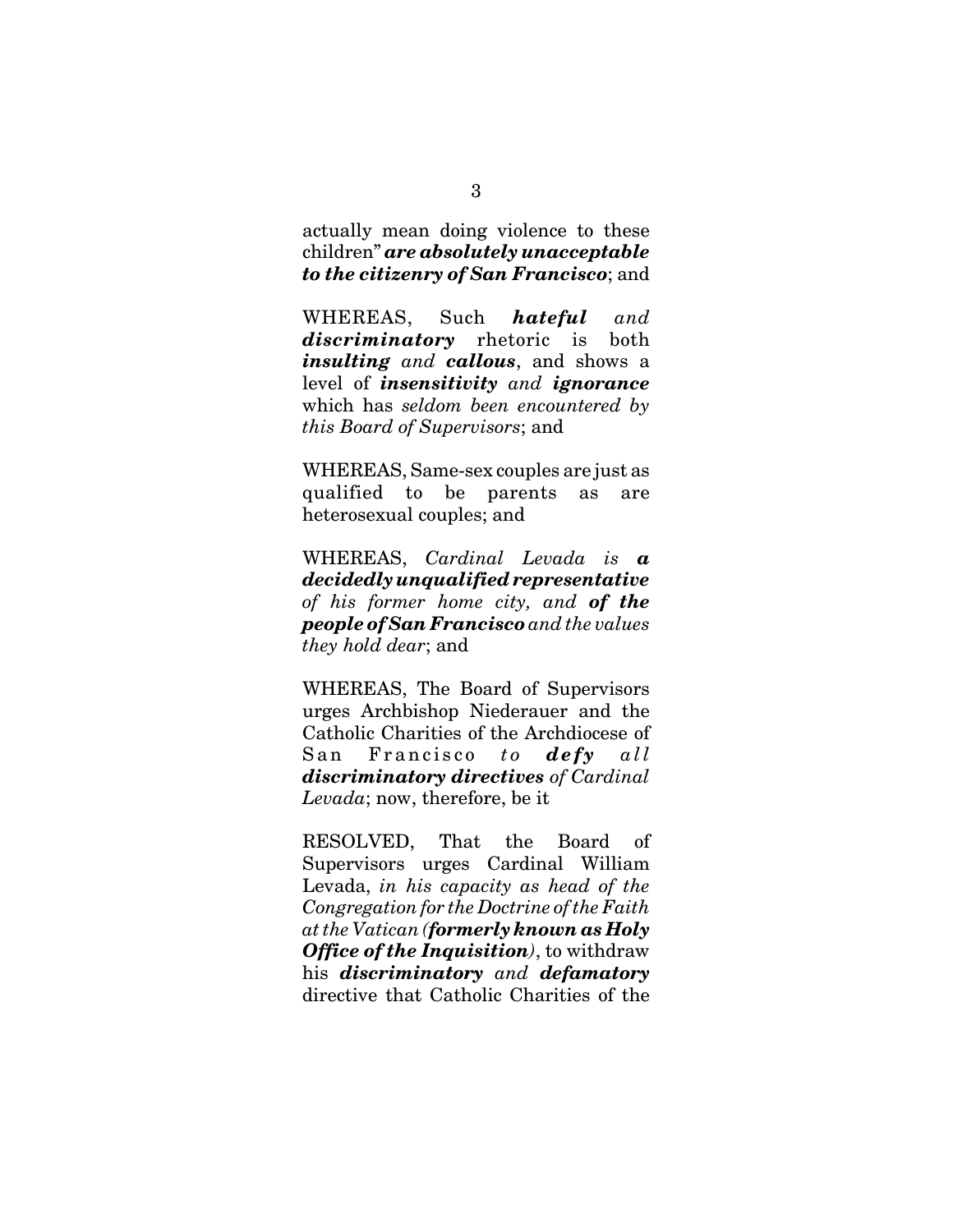Archdiocese of San Francisco stop placing children in need of adoption with homosexual households. $<sup>1</sup>$ </sup>

It is important to bear in mind that the "discriminatory directive" that was the subject of this resolution was from the Congregation for the Doctrine of the Faith to a Catholic organization. It was not directed to the City, any other governmental entity or agency, or other private party.

Petitioners object to and have been injured by the anti-Catholic resolution adopted by the City. The City's resolution attacks Petitioners' deeply held religious beliefs, conveys an impermissible, government-sponsored message of disapproval of and hostility toward the Catholic religion, and sends a clear message to Petitioners that they are outsiders, not full members of the political community. App. 7a.

Petitioners Sonnenshein and Meehan have had direct contact with and have been injured by the offending resolution, which stigmatizes Petitioners on account of their religious beliefs. Petitioners Sonnenshein and Meehan, who are citizens and municipal taxpayers of San Francisco, have been injured by the abuse of government authority and the misuse of the instruments of government to criticize, demean, and attack their religion and religious beliefs, thereby chilling their access to the government. As a result of the City's anti-Catholic resolution, Petitioners

<sup>1</sup> S.F. Res. No. 168-06 (Mar. 21, 2006), available at http://www.sfbos.org/ftp/uploadedfiles/bdsupvrs/resolutions06/r 0168-06.pdf. (emphasis added).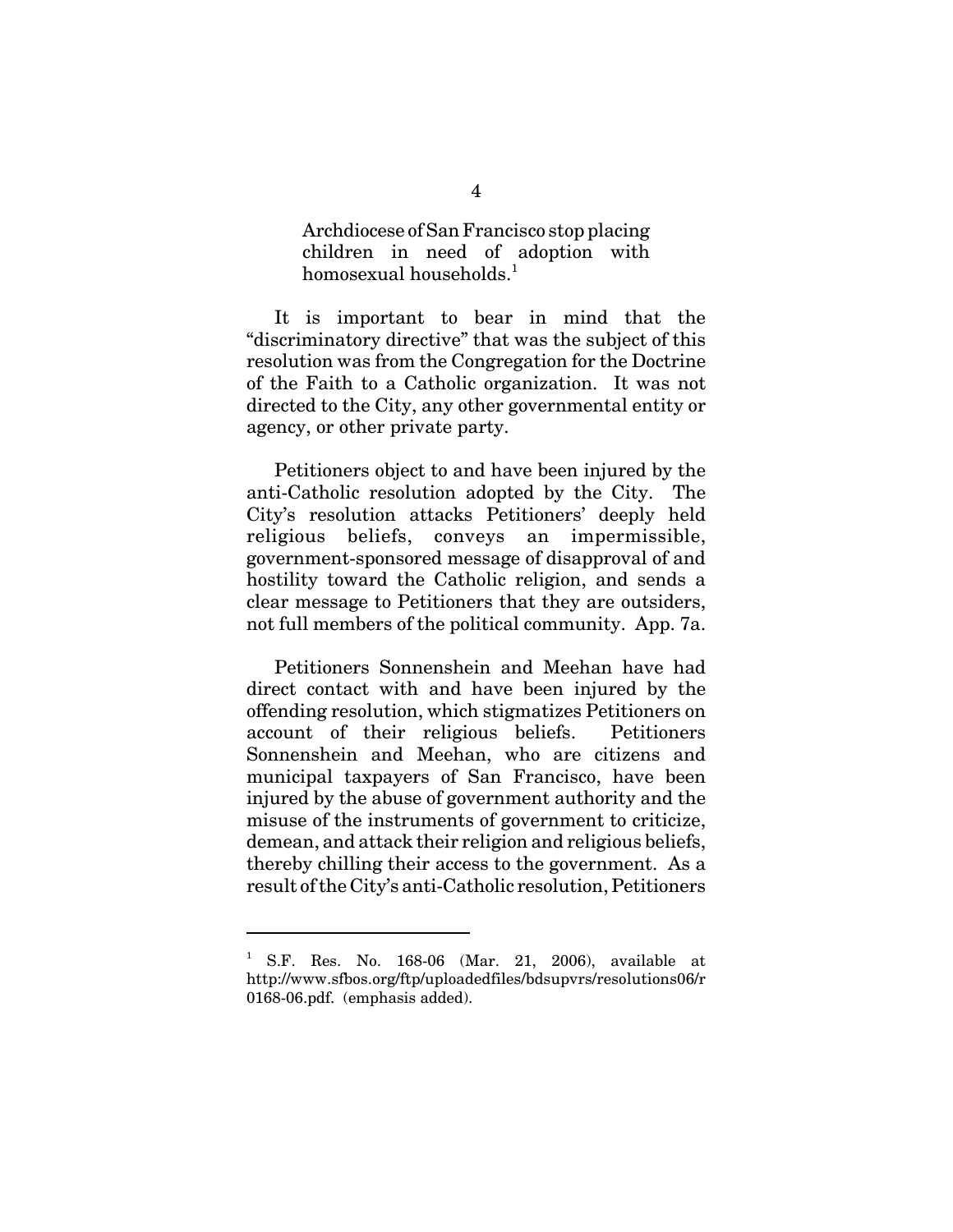Sonnenshein and Meehan have and will continue to curtail their activities to lessen their contact with Respondents, thereby causing further harm. Petitioner Catholic League, through its members, has been similarly injured and harmed by Respondents' actions. *See* App. 43a.

The effect of the City's anti-Catholic resolution, which remains posted on the City's official website, is the same as posting a large sign on the front door to city hall reading, "Catholics are not welcome in San Francisco." *See* App. 16a-17a, n.33 ("The government [cannot] condemn religion by erecting a gigantic sign on city hall of a cross with a line through it: a 'no Christianity' sign with the design of a 'no smoking' sign. The Board's resolution accomplishes the same thing as the aforementioned sign, but even more plainly and unambiguously.").

As summarized by Circuit Judge Kleinfeld:

Pope Paul III established the Congregation for the Doctrine of the Faith a half millennium ago. It safeguards and promotes Catholic doctrine on faith and morals. In 2003, the Congregation addressed homosexual marriage and adoption, concluding that both were immoral, and that it was the moral duty of Catholics to oppose both. To carry out this doctrinal decision, Cardinal William Joseph Levada directed the Archdiocese of San Francisco that Catholic agencies should not place children for adoption in homosexual households. San Francisco immediately responded with official hostility. The San Francisco Board of Supervisors adopted the resolution giving rise to this lawsuit. The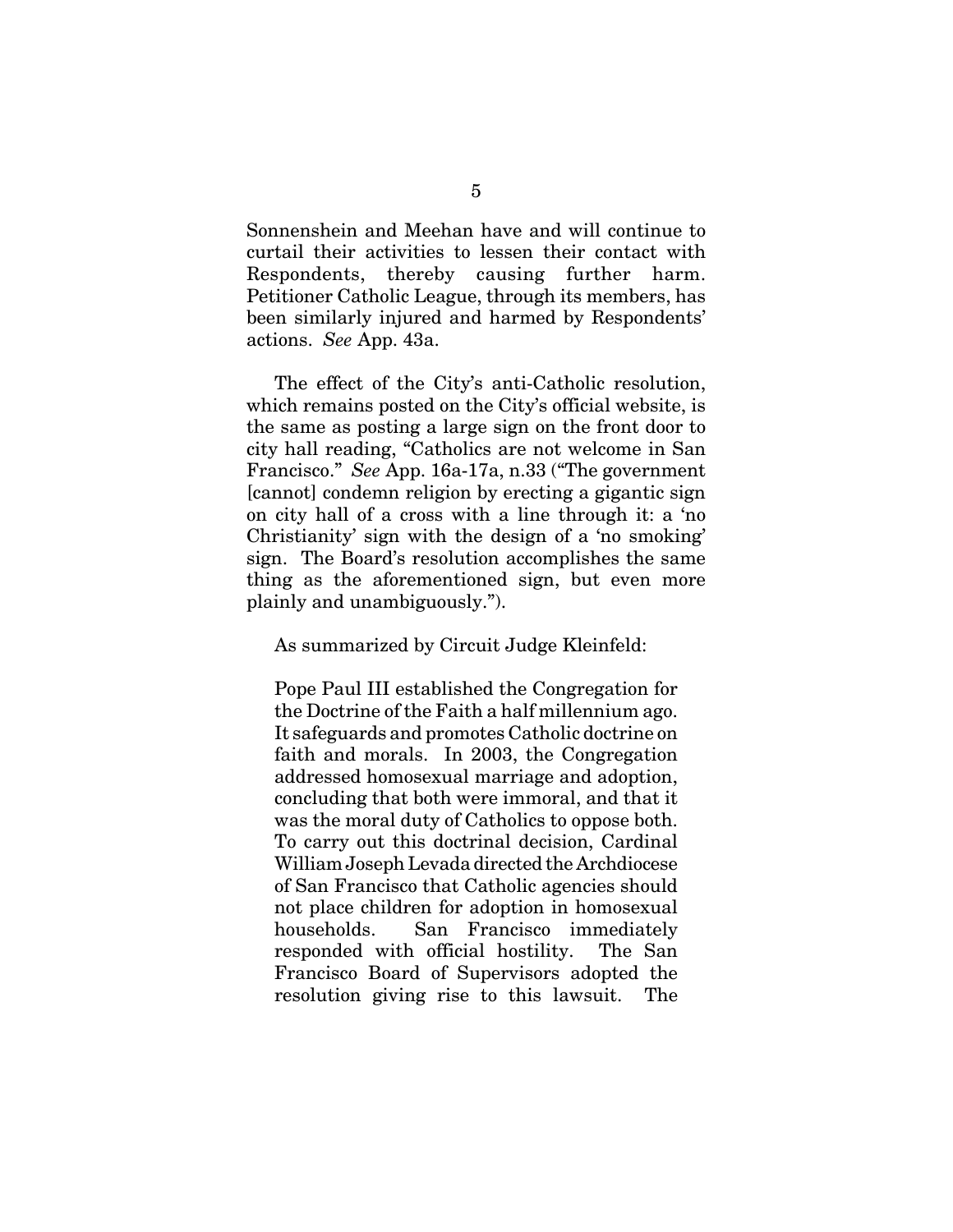resolution urges the Cardinal to withdraw his instructions; denounces the Cardinal's directive as "meddl[ing]" by a "foreign country"; calls it "hateful," "insulting," and "callous"; and urges the local archbishop and Catholic Charities to "defy" the Cardinal's instruction.

App. 4a-5a.

### **C. The Procedural Posture of the Case.**

Petitioners sued the City, claiming that this official government resolution violates the Establishment Clause. The district court dismissed the lawsuit for failure to state a claim upon which relief could be granted, App. 115a-138a, and a panel of the Ninth Circuit initially affirmed, App. 86a-114a. The Ninth Circuit then voted to rehear the case *en banc*, App. 84a-85a, and affirmed the district court's dismissal on differing grounds, as noted previously, App. 1a-83a.

### **REASONS FOR GRANTING THE PETITION**

## **I. THE COURT'S CURRENT ESTABLISHMENT CLAUSE JURISPRUDENCE IS IN DISARRAY AND LEADS TO "SILLY" RESULTS THAT ARE INCONSISTENT WITH OUR NATION'S HISTORY AND TRADITIONS.**

The Court's modern Establishment Clause jurisprudence is in "hopeless disarray," *Rosenberger v. Rector & Visitors of Univ. of Va.*, 515 U.S. 819, 861 (1995) (Thomas, J., concurring in the judgment), and in need of "[s]ubstantial revision," *Cnty. of Allegheny v. ACLU,* 492 U.S. 573, 656 (1989) (Kennedy, J., concurring in part and dissenting in part). *See also*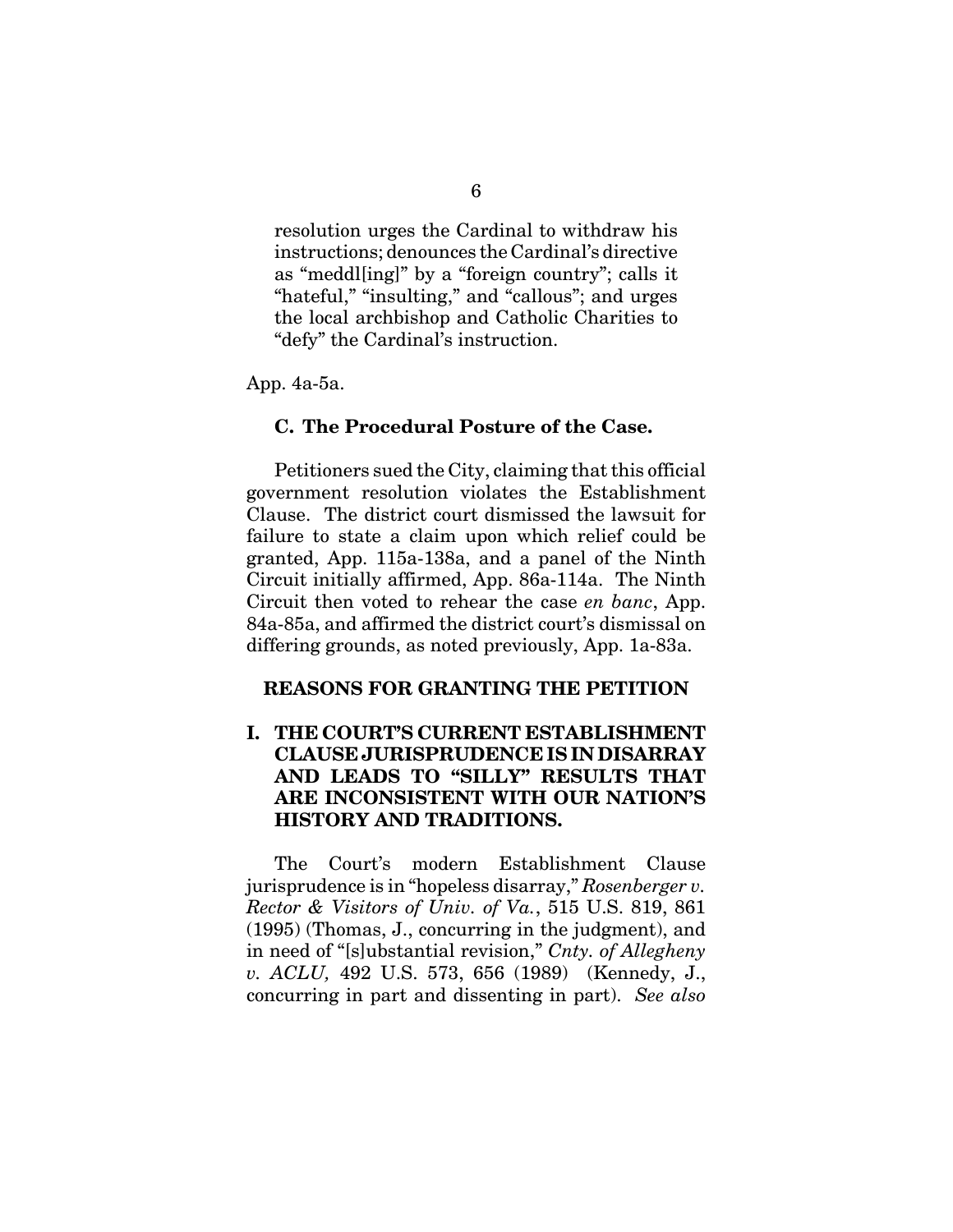*Lamb's Chapel v. Ctr. Moriches Union Free Sch. Dist.,* 508 U.S. 384, 399 (1993) (Scalia, J., concurring in the judgment) ("I agree with the long list of constitutional scholars who have criticized *Lemon* and bemoaned the strange Establishment Clause geometry of crooked lines and wavering shapes its intermittent use has produced.").

This case is a "poster child" for the inconsistent results caused by the Court's muddled Establishment Clause case law. Thus, it provides an opportunity to abandon this unworkable jurisprudence in favor of one that respects our Nation's religious heritage, history, and traditions and that eschews the "crooked lines and wavering shapes" produced by the status quo. Unfortunately, under the current jurisprudence, the closest measure for predicting the outcome of a particular case is the personal predilections of the judge or judges deciding it. *Van Orden v. Perry*, 545 U.S. 677, 697 (2005) (Thomas, J., concurring) ("The unintelligibility of this Court's precedent raises the further concern that, either in appearance or in fact, adjudication of Establishment Clause challenges turns on judicial predilections.").

While a majority of the *en banc* Court found that Petitioners had standing to advance their Establishment Clause claim,<sup>2</sup> that ruling is hollow comfort given the fact that the circuit court also confirmed the constitutionality of the City's anti-

<sup>&</sup>lt;sup>2</sup> As Circuit Judge Kleinfeld noted in his majority opinion on standing, "It would be outrageous if the government of San Francisco could condemn the religion of its Catholic citizens, yet those citizens could not defend themselves in court against their government's preferment of other religious views." App. 8a.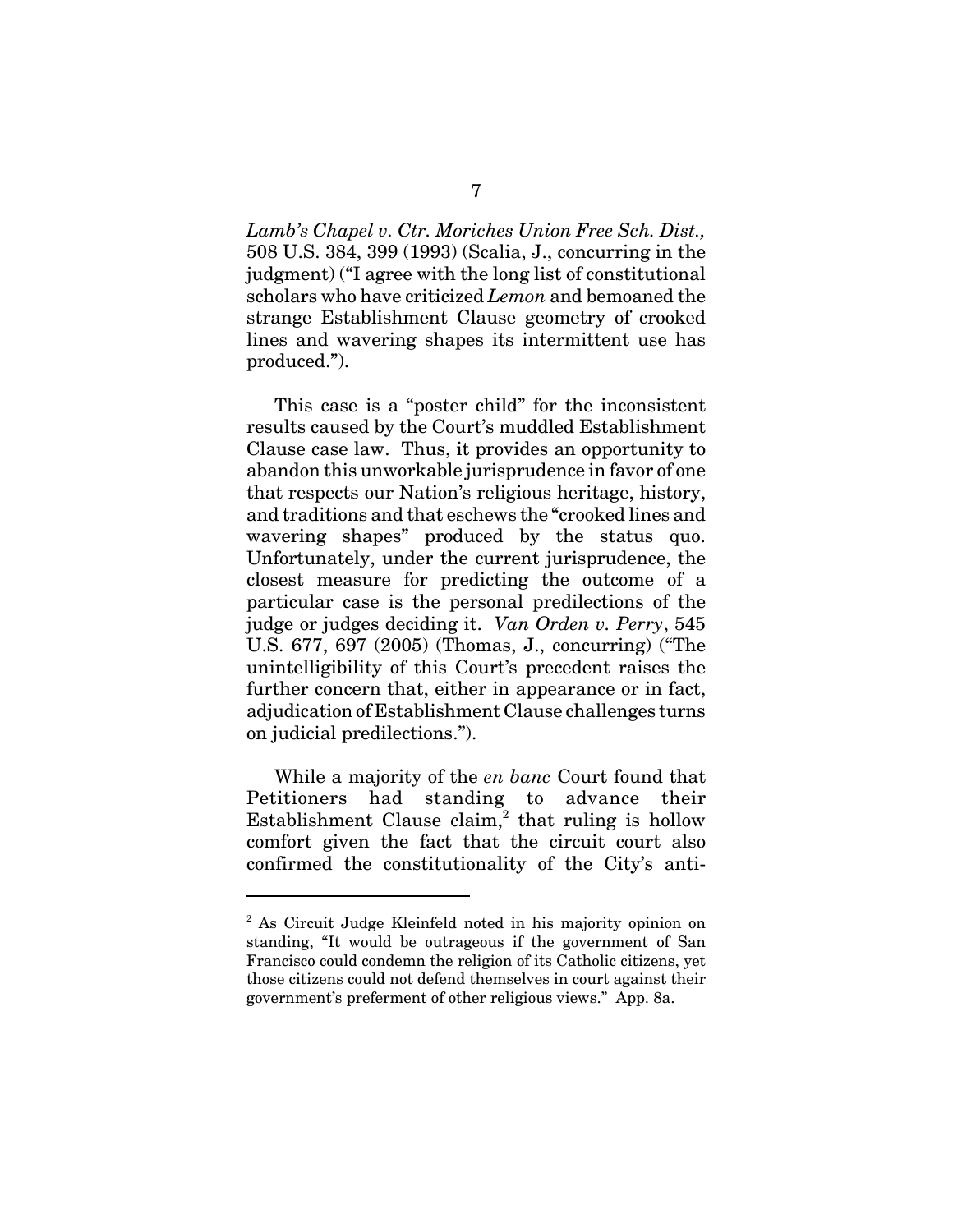Catholic resolution. This ruling on the merits is troubling given that under this Court's extant jurisprudence, "a mere message of disapproval, even in the absence of any coercion,<sup>3</sup> allegedly suffices for an Establishment Clause violation under *Lemon*." *See* App. 27a; *see Lynch v. Donnelly*, 465 U.S. 668, 690 (1984) (O'Connor J., concurring in the judgment) ("The purpose prong of the *Lemon* test asks whether government's actual purpose is to endorse or disapprove of religion. The effect prong asks whether, irrespective of the government's actual purpose, the practice under review in fact conveys a message of endorsement or disapproval. An affirmative answer to either question should render the challenged practice invalid.").

As Circuit Judge Kleinfeld appropriately observed:

The "message" in the resolution, unlike, say, the message that might be inferred from some symbolic display,<sup>4</sup> is *explicit*: a Catholic doctrine

<sup>&</sup>lt;sup>3</sup> Though not yet adopted by a majority opinion from this Court, a test focusing on actual legal coercion, rather than endorsement, would perhaps be more faithful to the original meaning of the Establishment Clause. *See Van Orden*, 545 U.S. at 693 (Thomas, J., concurring); *Lee v. Weisman*, 505 U.S. 577, 640-43 (1992) (Scalia, J., dissenting). Indeed, coercion could be found here as between the City and the Archdiocese of San Francisco, to which Petitioners, as Catholics, are members. Nevertheless, as the Court's jurisprudence currently stands, the endorsement enquiry does not require coercion.

<sup>&</sup>lt;sup>4</sup> It is perhaps ironic (and no doubt tragic for the family members of the servicemen and servicewomen who are honored by the Mt. Soledad war memorial) that the Ninth Circuit recently held unconstitutional the longstanding display of a cross atop Mt.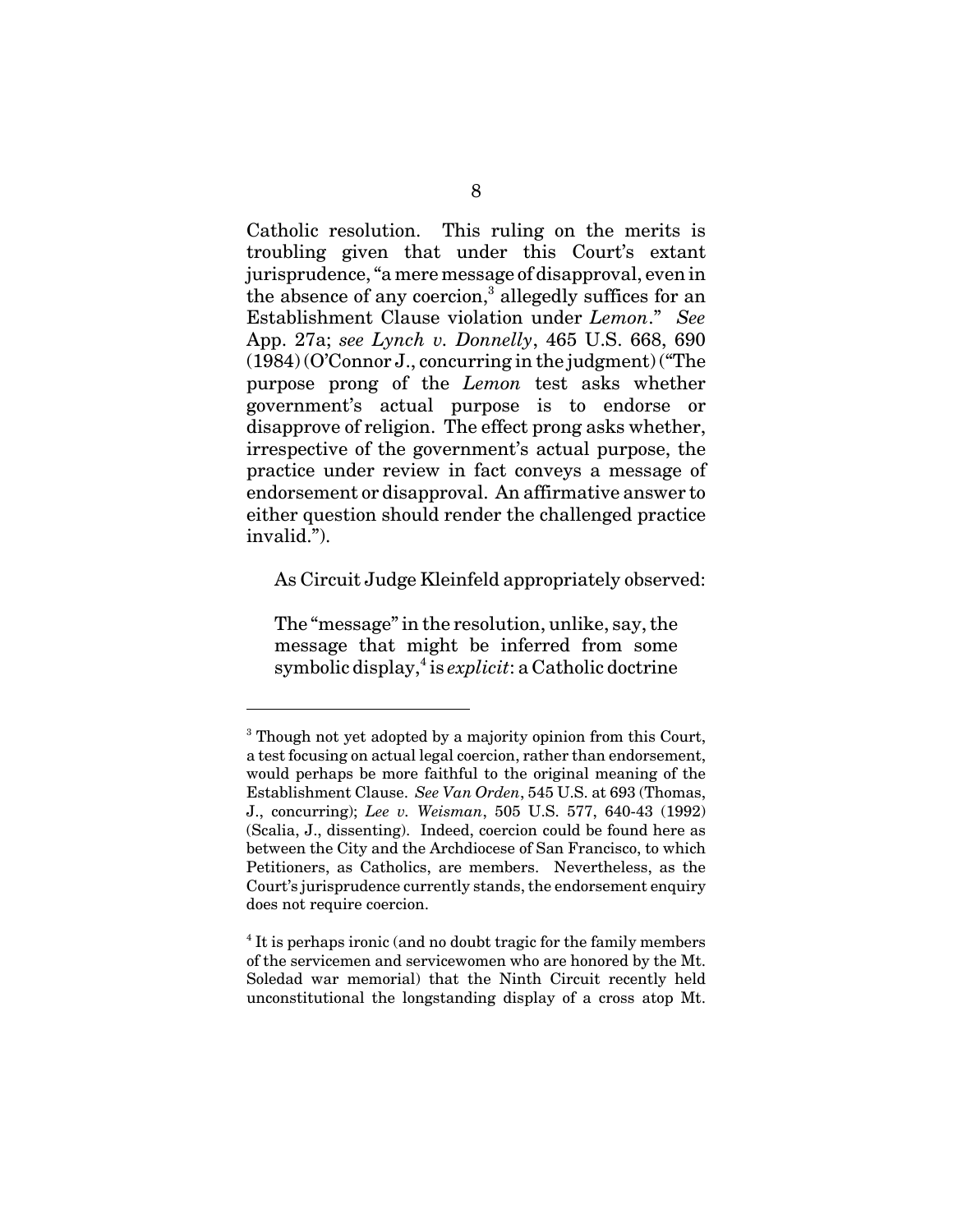duly communicated by the part of the Catholic church in charge of clarifying doctrine is "hateful," "defamatory," "insulting," "callous," and "discriminatory," showing "insensitivity and ignorance," the Catholic Church is a hateful foreign meddler in San Francisco's affairs, the Catholic Church ought to "withdraw" its religious directive, and the local archbishop should defy his superior's directive. This is indeed a "message of . . . disapproval." And that is all it takes for it to be unconstitutional.

App. 27a-28a (emphasis added).

Justice Thomas summed it up best in his concurring opinion in *Elk Grove Unified Sch. Dist. v. Newdow*, 542 U.S. 1, 45 n.1 (2004) "Our jurisprudential confusion has led to results that can only be described as *silly*." (Thomas, J., concurring in the judgment) (emphasis added); *see also Edwards v. Aguillard*, 482 U.S. 578, 639 (1987) (Scalia, J., dissenting) (criticizing the Court's "embarrassing Establishment Clause jurisprudence").

Indeed, inconsistent results—results which tend to disfavor religion and thus call into question the very

Soledad in San Diego, California—a *passive* symbol that is an integral part of a national war memorial. *See Trunk v. City of San Diego*, Nos. 08-56415, 08-56436, 2011 U.S. App. LEXIS 53 (9th Cir. Jan. 4, 2011). As Circuit Judge Kleinfeld accurately noted in the present case, "Symbols endorsed or adopted by a government are often ambiguous, but the words in this resolution are not." App. 16a-17a, n.33.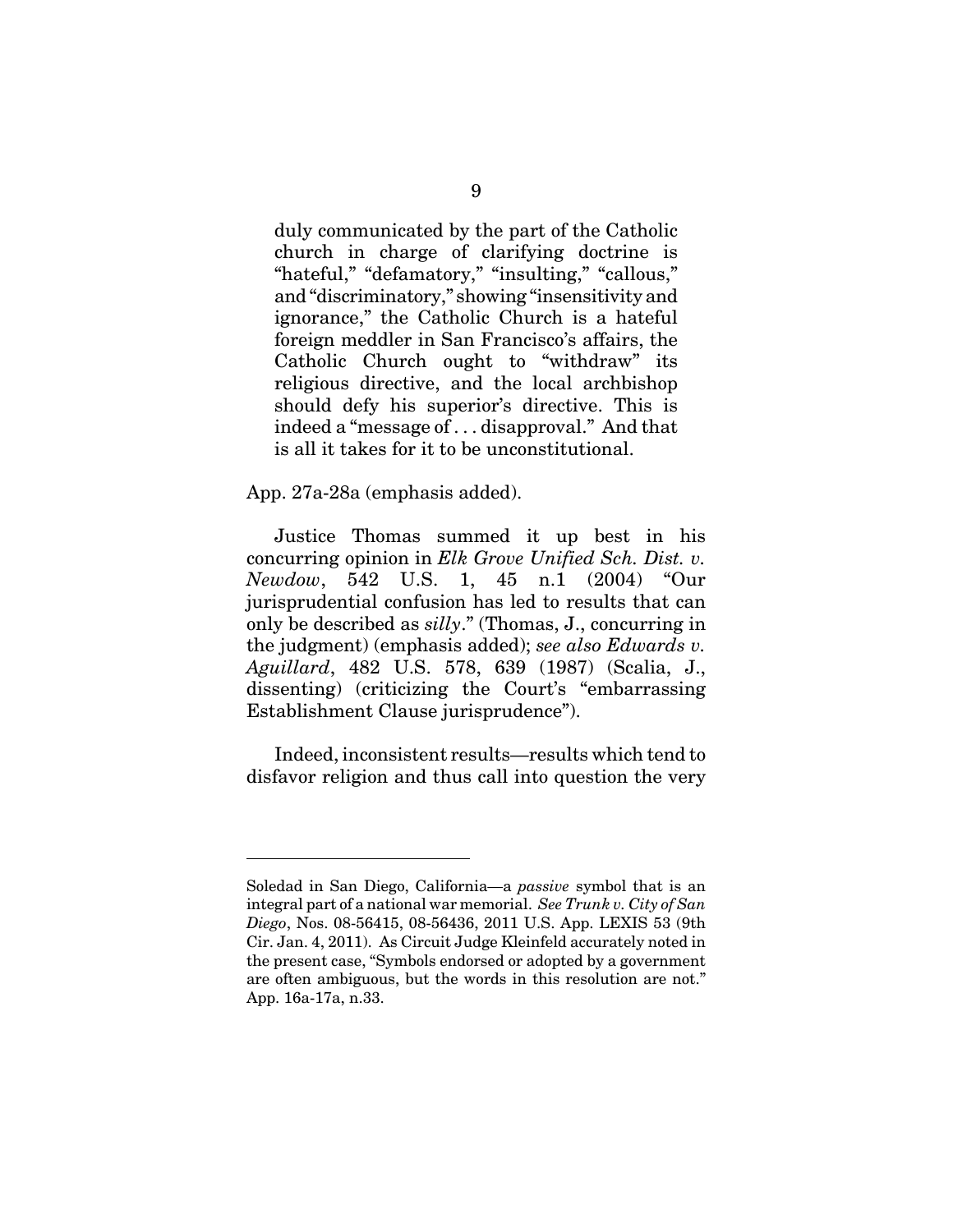foundation of the Court's jurisprudence<sup>5</sup>—in the inferior federal courts can be directly attributed to the insufficient and inconsistent guidance given to them by this Court. *See, e.g., ACLU v. Schundler*, 168 F.3d 92, 113 (3d Cir. 1999) (dissent) ("Until the Supreme Court decides a case in which a majority opinion of the Court utilizes a clear test to analyze a religious display, we are left with fact-specific inquiries that focus on the size, shape, and inferential message delivered by displays with religious elements, leaving almost any display that has a religious symbol in it open to challenge and any such display that has secular elements, no matter how trivial, open to judicial approval."); *Doe v. Duncanville Indep. Sch. Dist.*, 994 F.2d 160, 166 n.7 (5th Cir. 1993) ("We have eschewed the tripartite *Lemon* analysis in favor of a more case-bound approach because we believe that a fact-sensitive application of existing precedents is more manageable and rewarding than an attempt to reconcile the Supreme Court's confusing and confused Establishment Clause jurisprudence."); *Am. Jewish Congress v. Chicago*, 827 F.2d 120, 130 (7th Cir. 1987) (Easterbrook, J., dissenting) ("It would be appalling to conduct litigation under the Establishment Clause as

<sup>5</sup> *See McCreary Cnty. v. ACLU of Ky.*, 545 U.S. 844, 889 (2005) (Scalia, J., dissenting) ("Nothing stands behind the Court's assertion that governmental affirmation of the society's belief in God is unconstitutional except the Court's own say-so, citing as support only the unsubstantiated say-so of earlier Courts going back no further than the mid-20th century."); *see also Green v. Haskell Cnty. Bd. of Comm'rs*, 574 F.3d 1235, 1236 n.2 (10th Cir. 2009) (Kelly, J., dissenting from denial of rehearing *en banc*) ("A mode of analysis that ignores this tradition of acknowledgment, and the original understanding of the Establishment Clause that it suggests, is suspect at best.").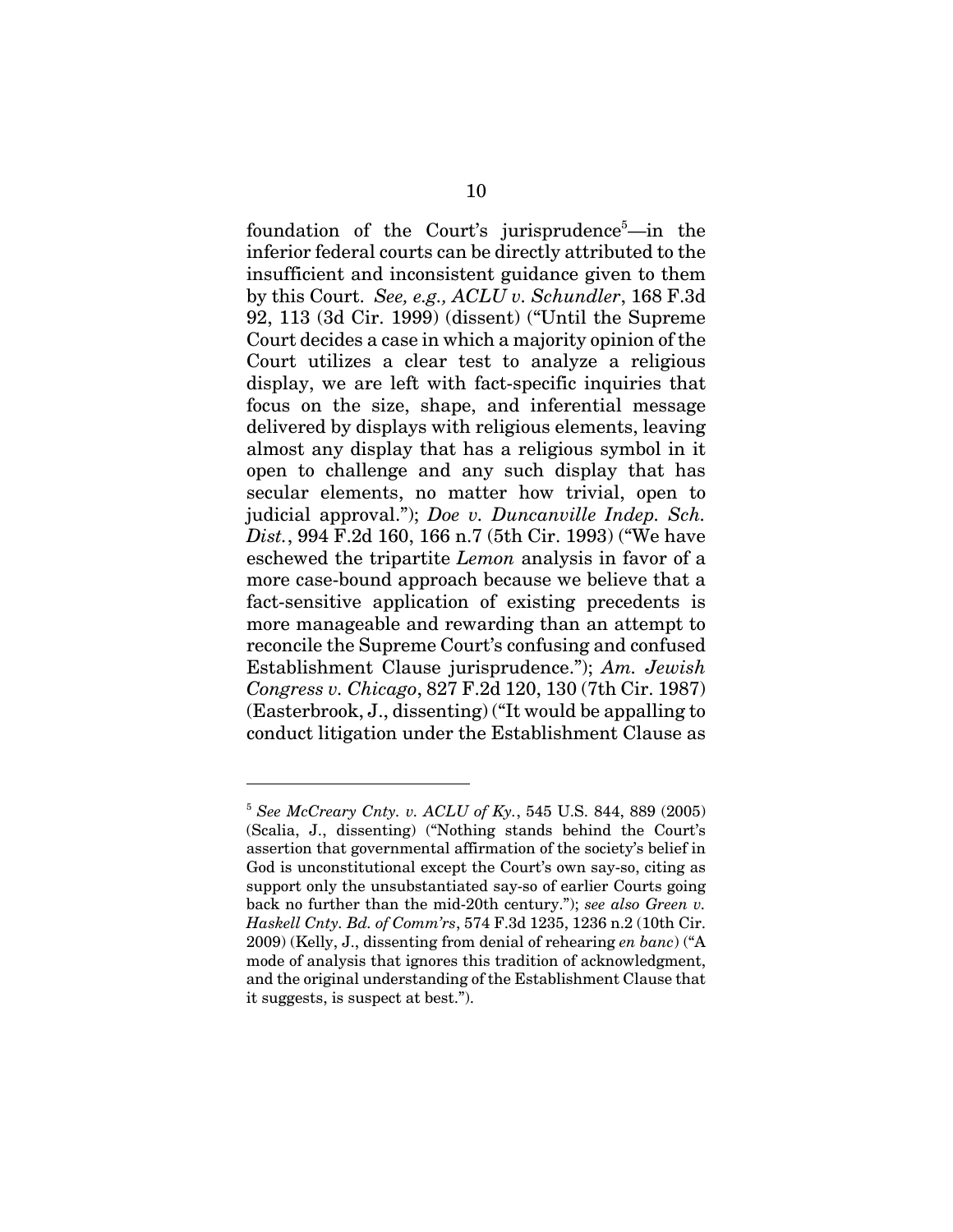if it were a trademark case, with experts testifying about whether one display is really like another, and witnesses testifying they were offended—but would have been less so were the crèche five feet closer to the jumbo candy cane."); *Bauchman v. West High Sch.,* 132 F.3d 542, 551 (10th Cir. 1997) ("To the extent the Supreme Court has attempted to prescribe a general analytic framework within which to evaluate Establishment Clause claims, its efforts have proven ineffective."); *Green v. Haskell Cnty. Bd. of Comm'rs*, 574 F.3d 1235, 1245 (10th Cir. 2009) (Gorsuch, J., dissenting from denial of rehearing *en banc*) ("[U]ntil our superiors speak, we leave the state of the law "in Establishment Clause purgatory.") (quoting *ACLU v. Mercer Cnty.,* 432 F.3d 624, 636 (6th Cir. 2005)).

This case presents an opportunity for the Court to revise its Establishment Clause jurisprudence in cases involving government speech in the context of reviewing *for the first time* a case involving speech that disfavors religion. *See* App. 20a ("We have not found another Establishment Clause case brought by people whose religion was directly condemned by their government."). Petitioners suggest that (a) in cases of government speech that is rationally related to our Nation's long history and tradition of recognizing and accommodating religion, such as those involving the display of religious symbols during national holidays, $^6$ 

<sup>6</sup> *See Lynch v. Donnelly*, 465 U.S. 668, 680 (1984) ("The crèche in the display depicts the historical origins of this traditional event long recognized as a National Holiday.").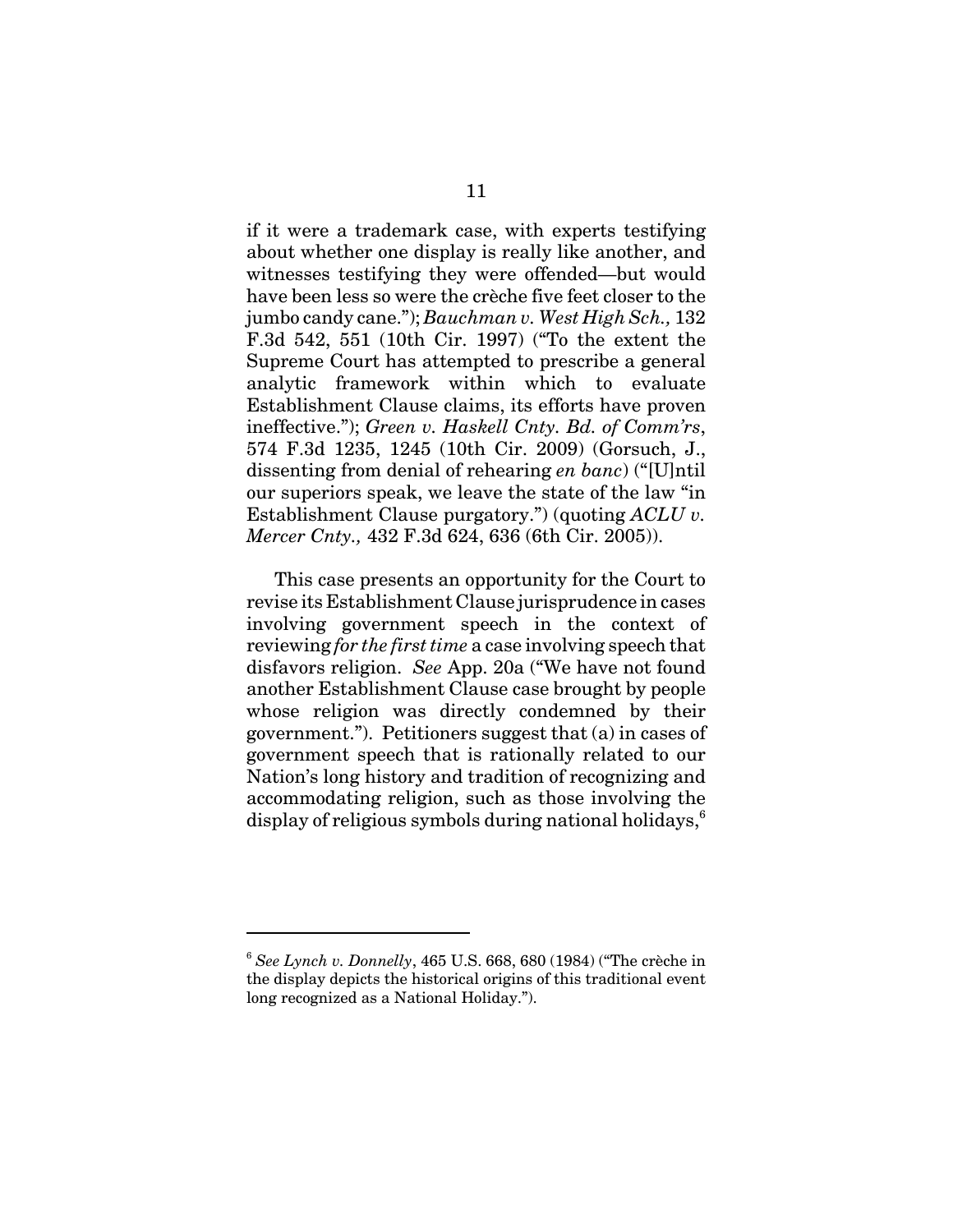Ten Commandments displays,<sup>7</sup> the use of a cross in a war memorial, $^8$  legislative prayer, $^9$  or the use of words such as "under God" in the pledge of allegiance or "In God We Trust" in our national motto, $^{10}$  the Court should adopt a rational basis standard of review; and (b) in cases that do not meet this threshold requirement, such as those involving government speech that expresses hostility toward religion as illustrated by the anti-Catholic resolution at issue here, a strict scrutiny standard should apply. *See* sec. I. B., *infra*. Such an approach is consistent with our history and traditions and the construct of the First Amendment. *See, e.g., Lamb's Chapel*, 508 U.S. at 400 (Scalia, J., concurring in the judgment) ("What a strange notion, that a Constitution which *itself* gives 'religion in general' preferential treatment (I refer to the Free Exercise Clause) forbids endorsement of

<sup>9</sup> *Marsh v. Chambers*, 463 U.S. 783, 786 (1983) (upholding the constitutionality of legislative prayer and stating, "The opening of sessions of legislative and other deliberative public bodies with prayer is deeply embedded in the history and tradition of this country").

<sup>10</sup> *See generally Elk Grove Unified Sch. Dist. v. Newdow*, 542 U.S. 1, 26, 35-36 (2004) (Rehnquist, C.J., concurring) (O'Connor, J., concurring) (acknowledging patriotic invocations of God and official acknowledgment of religion's role in our Nation's history).

<sup>7</sup> *Van Orden v. Perry*, 545 U.S. 677, 688 (2005) (upholding the display of a Ten Commandments monument on the grounds of the Texas State Capital and acknowledging the history of such displays).

<sup>8</sup> *See, e.g., Salazar v. Buono*, 130 S. Ct. 1803, 1817 (2010) ("It is reasonable to interpret the congressional designation [of the cross as a national war memorial] as giving recognition to the historical meaning that the cross had attained.").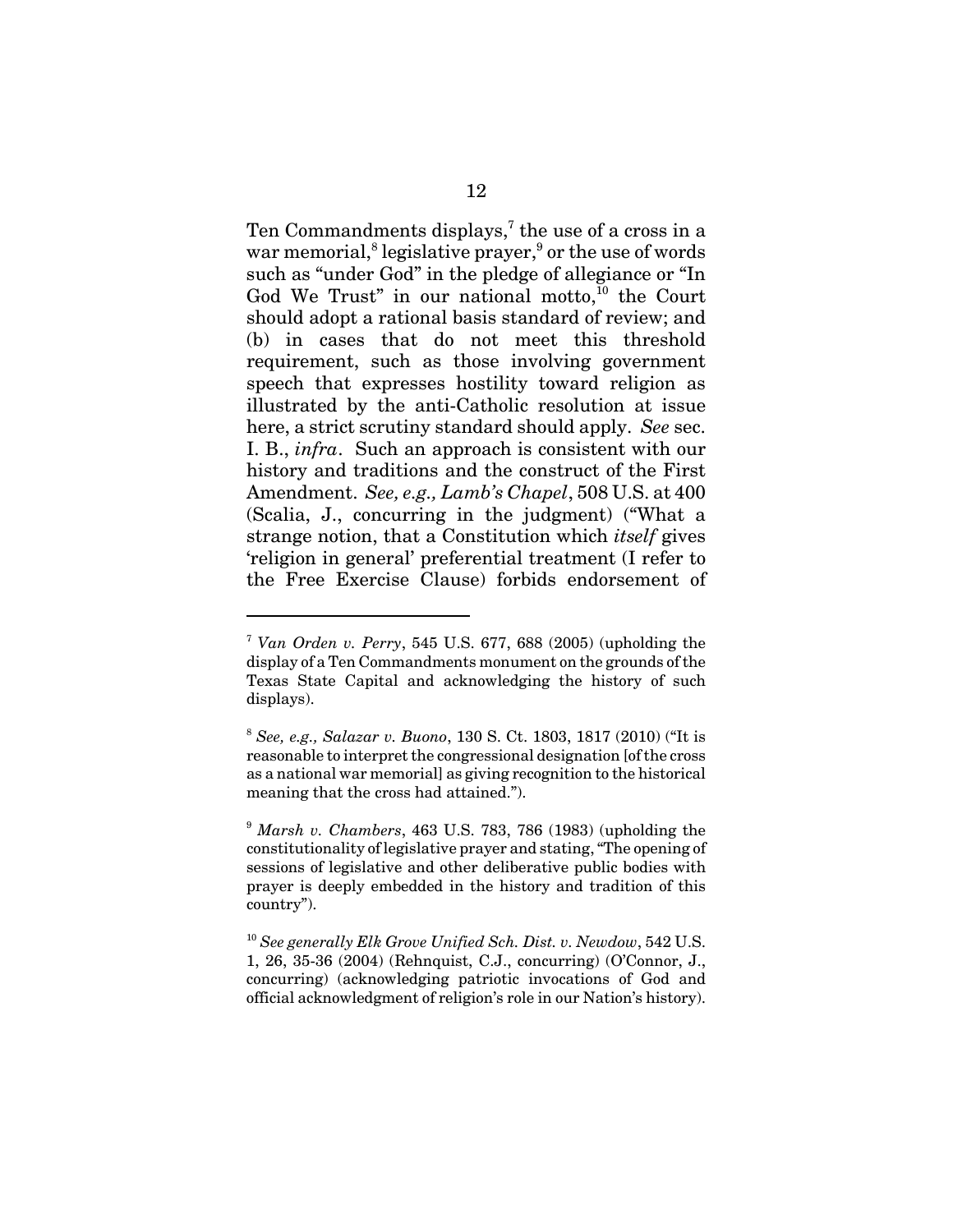religion in general."); *McCreary Cnty.*, 545 U.S. at 887 (Scalia, J., dissenting) ("Those who wrote the Constitution believed that morality was essential to the well-being of society and that encouragement of religion was the best way to foster morality."); *Wallace v. Jaffree*, 472 U.S. 38, 92 (1985) (Rehnquist, J., dissenting) ("It is impossible to build sound constitutional doctrine upon a mistaken understanding of constitutional history, but unfortunately the Establishment Clause has been expressly freighted with Jefferson's misleading metaphor for nearly 40 years."); *Marsh*, 463 U.S. at 790 ("[H]istorical evidence sheds light . . . on what the draftsmen intended the Establishment Clause to mean."); *see also Green v. Haskell Cnty. Bd. of Comm'rs*, 574 F.3d 1235 (10th Cir. 2009) (Kelly, J., dissenting from denial of rehearing *en banc*) ("The court's decision in this case perpetuates a regrettable misapprehension of the Establishment Clause: that recognition of the role of religion in this country's founding, history, traditions, and laws is to be strictly excluded from the civic sphere."). And it offers a well-established analytical framework within which to evaluate Establishment Clause claims. This framework would provide needed guidance for the lower courts and would stem the tide of "silly" cases and opinions.

**A. THE COURT SHOULD ADOPT A RATIONAL BASIS STANDARD OF REVIEW FOR GOVERNMENT "RELIGIOUS" SPEECH THAT IS REASONABLY RELATED TO OUR NATION'S HISTORY AND TRADITIONS.**

"We are a religious people whose institutions presuppose a Supreme Being." *Zorach v. Clauson*, 343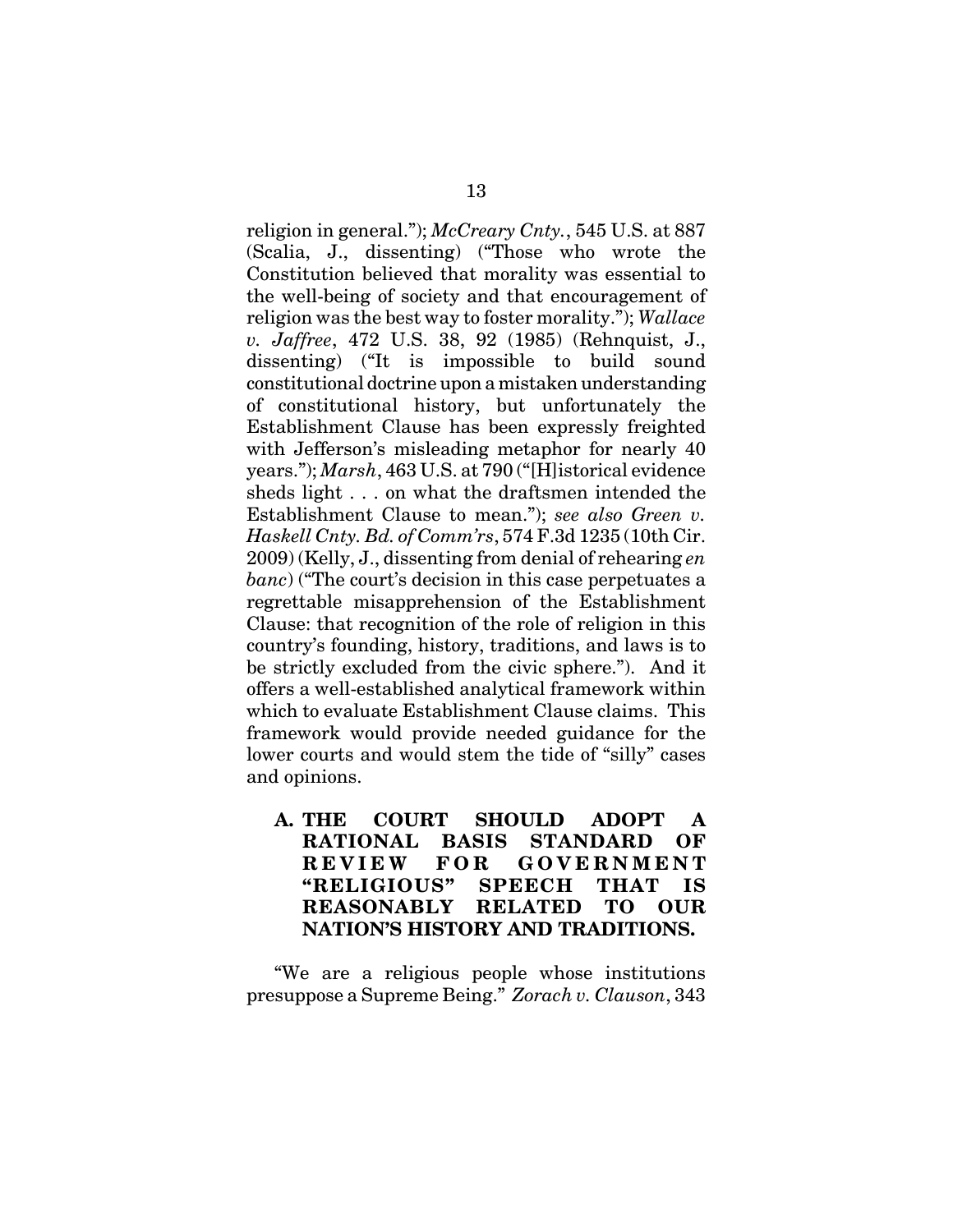U.S. 306, 313 (1952). "From at least 1789, there has been an unbroken history of official acknowledgment by all three branches of government of religion's role in American life." *Van Orden*, 545 U.S. at 678 (quoting *Lynch*, 465 U.S. at 674). Examples of this historical acknowledgment include Executive Orders recognizing religiously grounded National Holidays, such as Christmas and Thanksgiving, Congress directing the President to proclaim a National Day of Prayer each year, the printing on our currency of the national motto, "In God We Trust," the display of the crèche during Christmas, *see Lynch,* 465 U.S. at 675-77, 686, and representations of the Ten Commandments on government property, *Van Orden*, 545 U.S. at 677, among others, *see also Marsh*, 463 U.S. 783 (upholding legislative prayer); *see also McGowan v. Maryland*, 366 U.S. 420 (1961) (upholding Sunday closing laws).

In *Lynch*, the Court concluded its recitation of examples of government recognition of religion by stating,

One cannot look at even this brief resume [of historical examples] without finding that *our history is pervaded by expressions of religious beliefs*. . . . Equally pervasive is the evidence of accommodation of all faiths and all forms of religious expression, and *hostility toward none*. Through this accommodation, as Justice Douglas observed, governmental action has "[followed] the best of our traditions" and "[respected] the religious nature of our people." [*Zorach*, 343 U.S. at 314].

465 U.S. at 677-78 (emphasis added).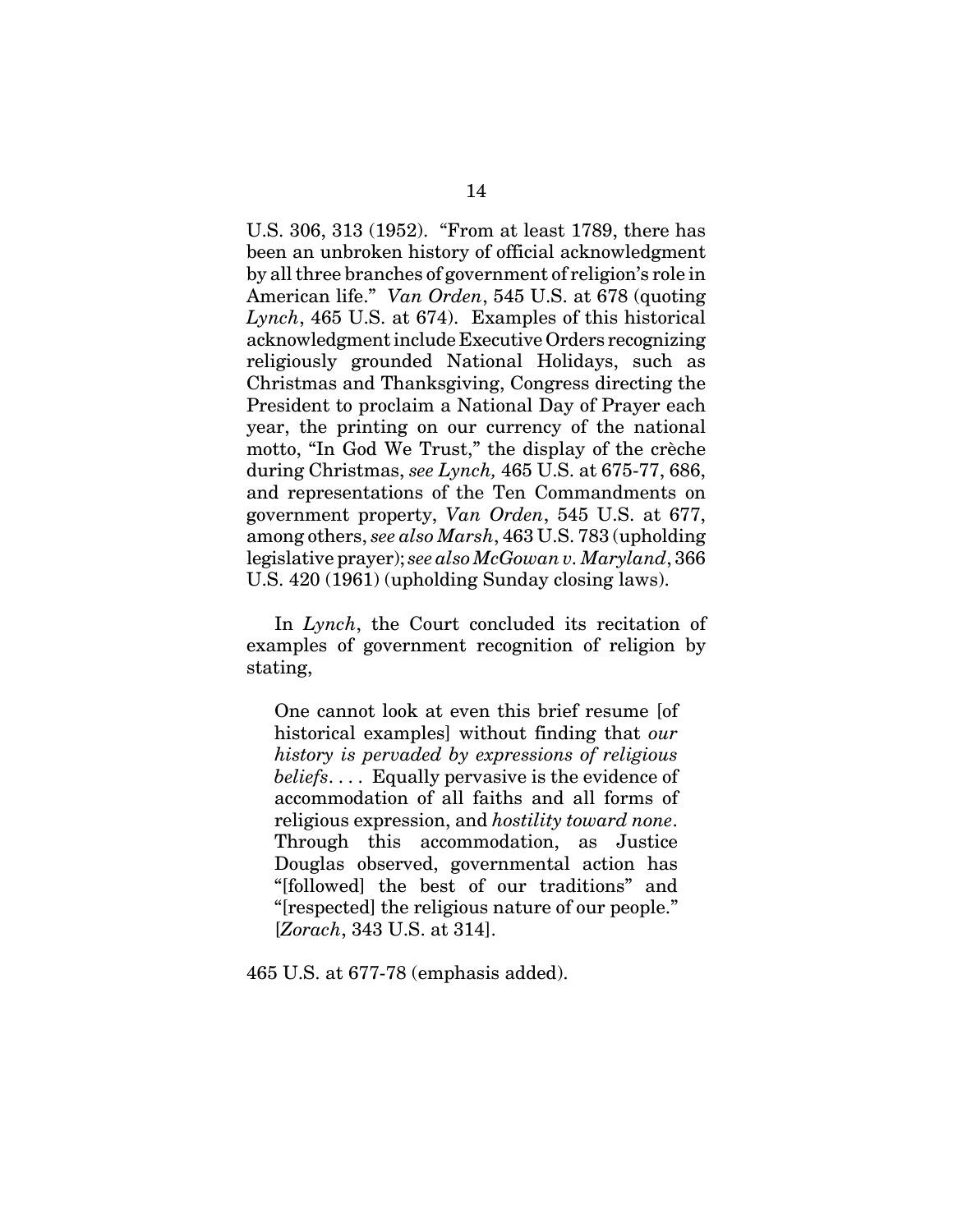As this Court observed: "Recognition of the role of God in our Nation's heritage has also been reflected in our decisions. We have acknowledged, for example, that religion has been closely identified with our history and government, and that the history of man is inseparable from the history of religion." *Van Orden,* 545 U.S. at 687 (internal quotations, brackets, and citations omitted); *see also Elk Grove Unified Sch. Dist.,* 542 U.S. at 26 (Rehnquist, C.J., concurring in judgment) ("Examples of patriotic invocations of God and official acknowledgments of religion's role in our Nation's history abound."); *id.* at 35-36 (O'Connor, J., concurring in the judgment) ("It is unsurprising that a Nation founded by religious refugees and dedicated to religious freedom should find references to divinity in its symbols, songs, mottoes, and oaths."); *Lynch*, 465 U.S. at 675 ("Our history is replete with official references to the value and invocation of Divine guidance."); *Van Orden*, 545 U.S. at 688 ("[A]cknowledgments of the role played by the Ten Commandments in our Nation's heritage are common throughout America."). Governmental suppression of this tradition is the antithesis of the value of religious tolerance that underlies the Establishment Clause. *See, e.g., Lamb's Chapel*, 508 U.S. at 400 (Scalia, J., concurring in the judgment).

Thus, while it cannot honestly be denied that we are a religious people with a long and rich religious heritage, policy decisions that disfavor religion, such as the resolution at issue here, do not enjoy such a favorable history and should, therefore, be treated differently under the law. *See Lynch*, 465 U.S. at 673 (stating that the Constitution "*forbids* hostility toward any" religion) (internal punctuation, quotations, and citations omitted) (emphasis added); *Church of the*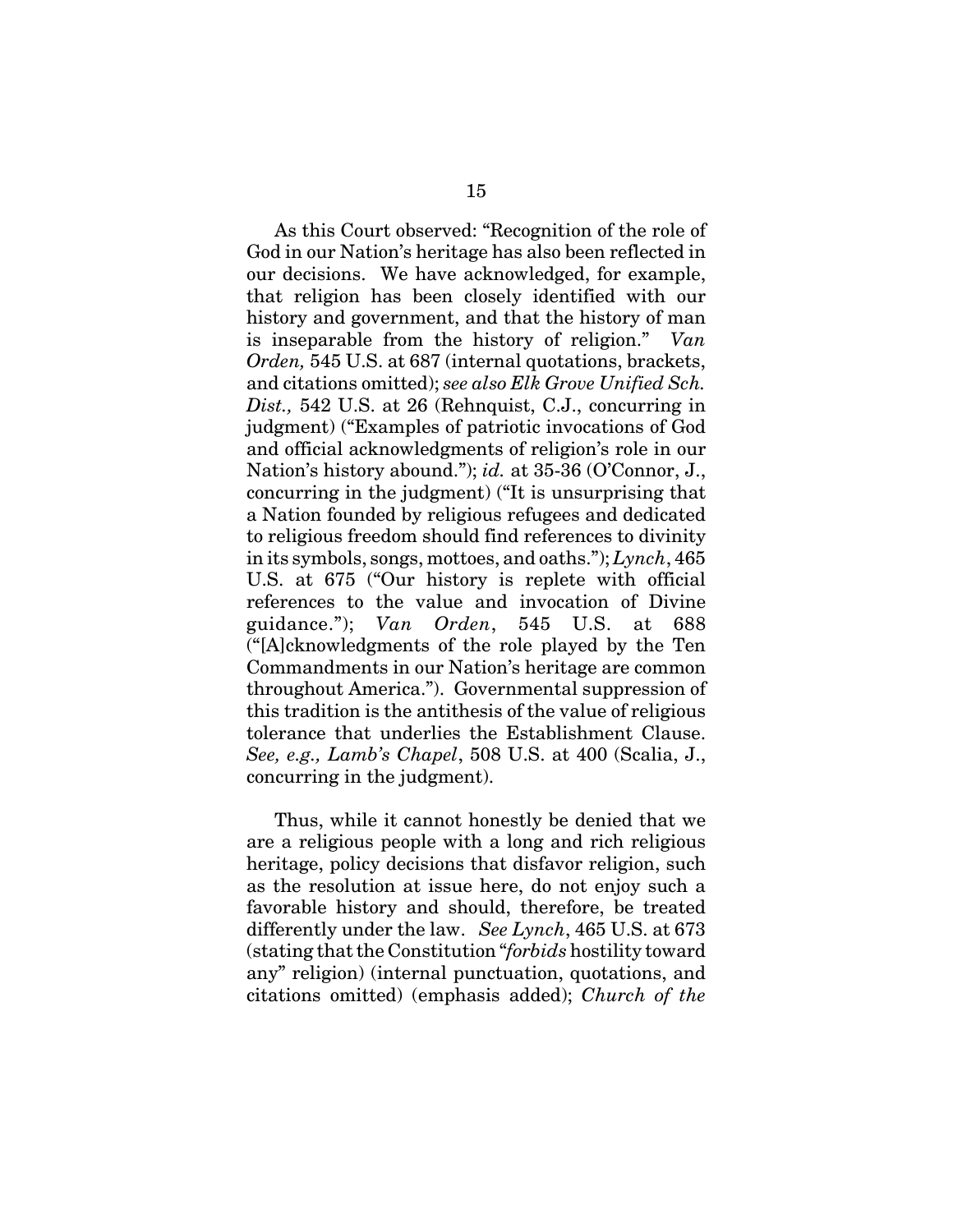*Lukumi Babalu Aye, Inc. v. City of Hialeah*, 508 U.S. 520, 532 (1993) (stating that the Constitution "*forbids* an official purpose to disapprove of a particular religion or of religion in general") (emphasis added).

Therefore, this Court should adopt the deferential rational basis standard of review for government "religious" speech that is reasonably or rationally related to our Nation's history and traditions. This standard would respect our Nation's history, it would be consistent with the framework of the First Amendment, and it would provide a well-established test for the lower courts to apply. Moreover, it would remove from the calculus the "complying with the Establishment Clause" claim so often invoked as justification for the government's hostility toward religion. *See Borden v. Sch. Dist. of E. Brunswick*, 523 F.3d 153, 174 (3d Cir. 2008) ("The Supreme Court has stated that compliance with the Establishment Clause is a state interest sufficiently compelling to justify content-based restrictions on speech.") (internal quotations and citation omitted); *Stratechuk v. Bd. of Educ.*, 587 F.3d 597, 604-06 (3d Cir. 2009) (upholding a ban on the performance of traditional Christmas music in public schools and finding that the ban had a legitimate secular purpose of avoiding "a potential Establishment Clause violation"); *Roberts v. Madigan*, 921 F.2d 1047, 1054 (10th Cir. 1990) (holding that a school district's order directing a teacher not to leave his Bible in sight or to read silently from it during classroom hours had a secular purpose in that it was intended "to assure that none of [the teacher's] classroom materials or conduct violated the Establishment Clause"); *see also Vasquez v. Los Angeles Cnty.*, 487 F.3d 1246 (9th Cir. 2007) (holding that the removal of a small, historic cross from the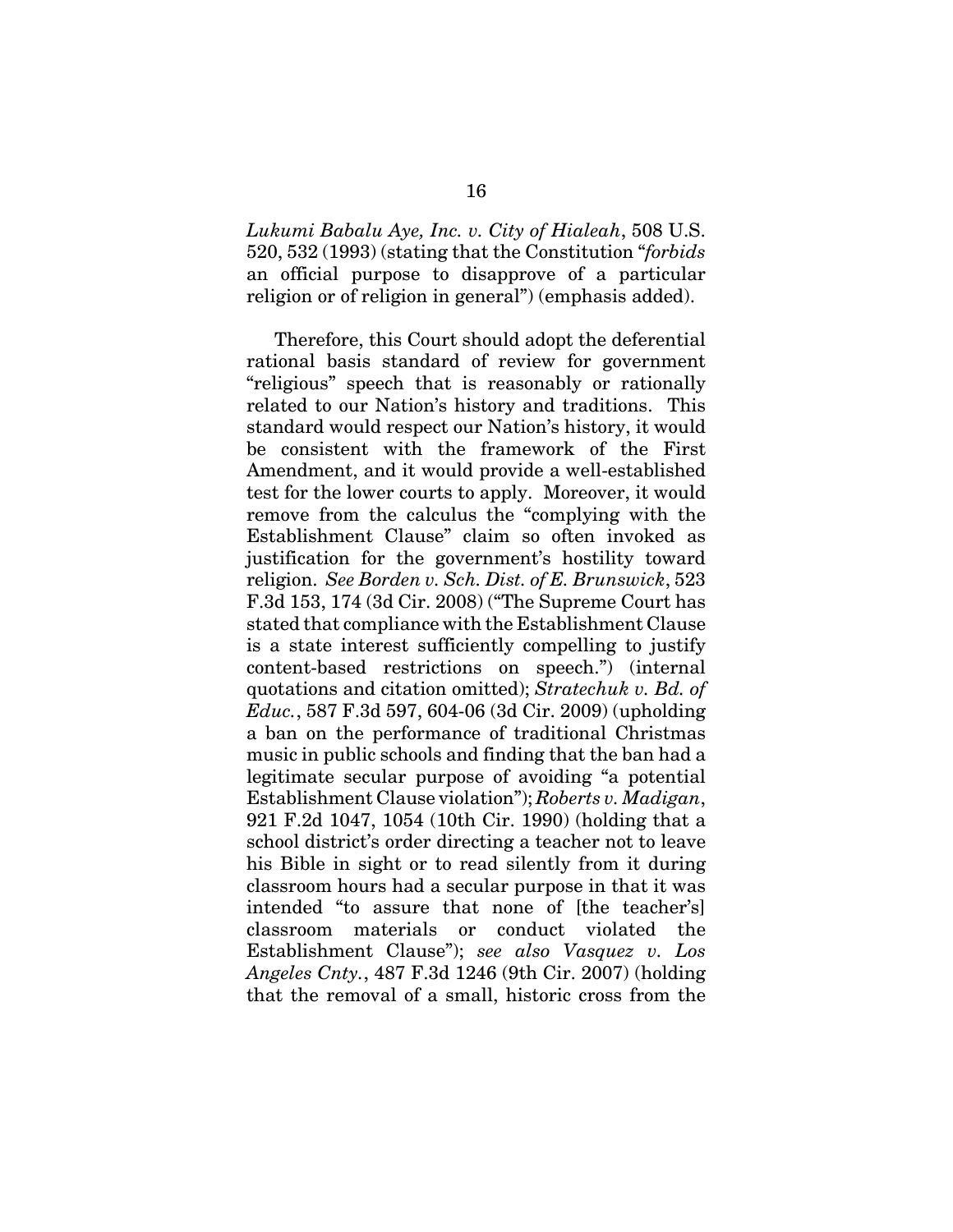county seal had a valid secular purpose of avoiding a potential Establishment Clause violation); *but see Widmar v. Vincent*, 454 U.S. 263, 270-71 (1981) (holding that the state's interest in complying with the Establishment Clause did not justify discrimination against a religious group).

On the other hand, government "religious" speech that does not share the same history and tradition, such as the anti-Catholic resolution presently before this Court, should be treated under a higher standard of review.

## **B. THE COURT SHOULD ADOPT A STRICT SCRUTINY STANDARD OF REVIEW FOR GOVERNMENT "RELIGIOUS" SPEECH THAT IS NOT REASONABLY RELATED TO OUR NATION'S HISTORY AND TRADITIONS.**

Government "religious" speech that is not reasonably or rationally related to our Nation's history and tradition of recognizing and accommodating religion should be subject to a heightened level of scrutiny.

For example, because the Constitution *forbids* hostility toward a particular religion or of religion in general—hostility that has no place in our Nation's history and traditions—such practices should be judged under the Establishment Clause by applying a strict scrutiny standard of review. *See Lynch*, 465 U.S. at 673 (stating that the Constitution "affirmatively mandates accommodation, not merely tolerance, of all religions, and forbids hostility toward any"); *see also id*. (observing that "such hostility would bring us into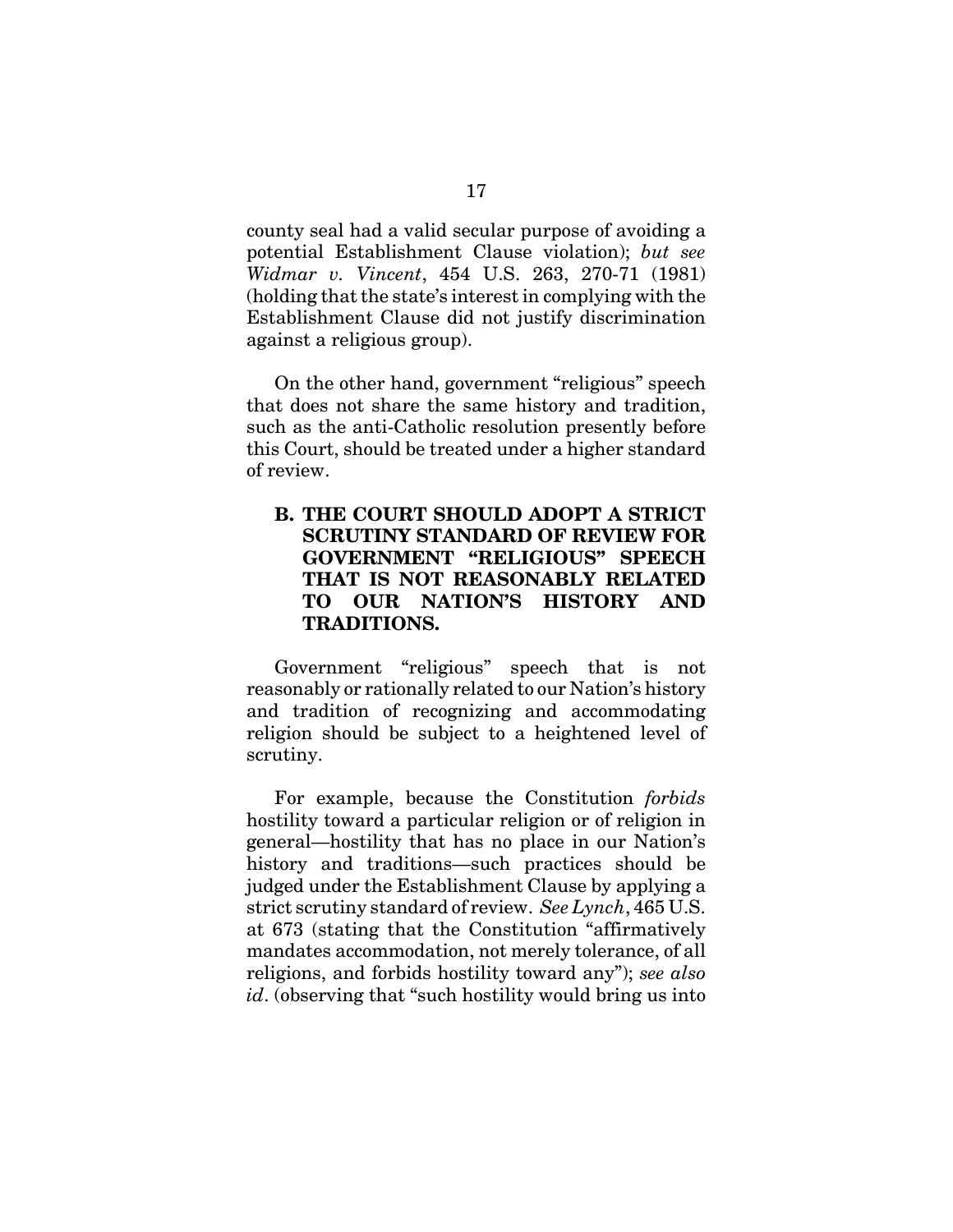war with our national traditions embodied in the First Amendment[]"); *Van Orden*, 545 U.S. at 704 (Breyer, J., concurring) (noting that "hostility toward religion . . . has no place in our Establishment Clause traditions"); *cf. Church of the Lukumi Babalu Aye, Inc.*, 508 U.S. at 520 (applying strict scrutiny to strike down a law under the Free Exercise Clause that targeted a particular religion). Thus, government speech that explicitly disfavors religion, such as the resolution at issue here, should be held "invalid unless it is justified by a compelling interest and is narrowly tailored to advance that interest." *Id*. at 533. Here, there is no compelling interest—or indeed even a rational basis—to justify the "insolent, stupid, or worse," *see* App. 37a, resolution expressly condemning Petitioners' religion.

Similarly, strict scrutiny should apply to government "religious" speech that favors religion in a way that is inconsistent with our Nation's history and traditions. For example, a heightened level of scrutiny should apply to a government resolution that officially affirmed the Catholic doctrine of transubstantiation, *see, e.g., Larson v. Valente*, 456 U.S. 228, 244 (1982) ("The clearest command of the Establishment Clause is that one religious denomination cannot be officially preferred over another."), or established the official definition of "kosher" for the Jewish faith, *see, e.g., Commack Self-Service Kosher Meats, Inc. v. Weiss*, 294 F.3d 415, 425 (2d Cir. 2002) (holding that the government violated the Establishment Clause because it suggested a "preference for the views of one branch of Judaism"). Taking an official position on a specific theological proposition is qualitatively different from government speech that is reasonably or rationally related to our Nation's history and tradition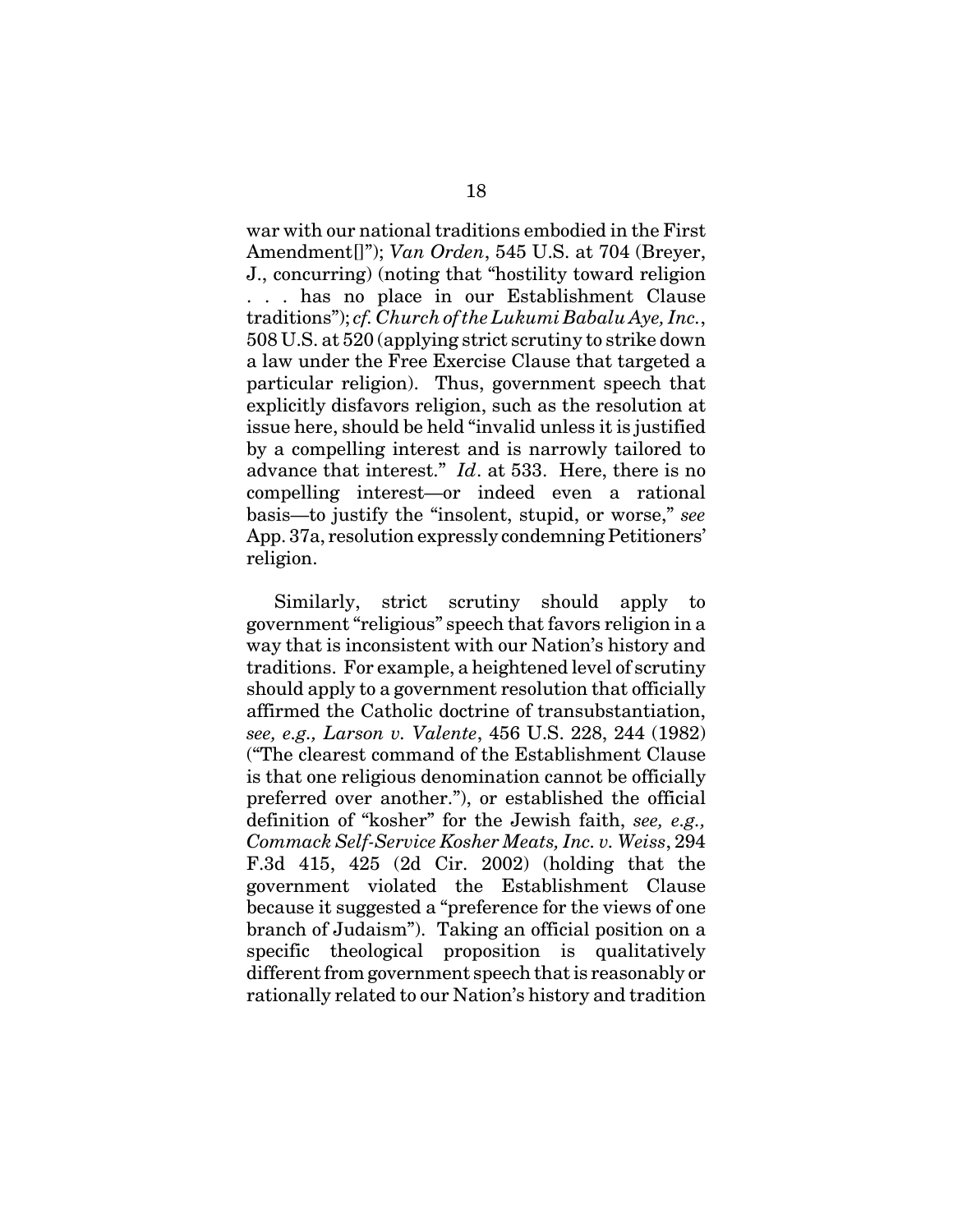of recognizing and accommodating society's belief in God.

## **II. THE** *EN BANC* **DECISION CONFLICTS WITH DECISIONS FROM THIS COURT AND OTHER CIRCUIT COURTS, AND IT PRESENTS AN ISSUE OF NATIONAL IMPORTANCE.**

Should the Court decide not to substantially revise its unworkable Establishment Clause jurisprudence, Petitioners contend that the Court should summarily reverse the *en banc* decision because it conflicts with the controlling principles of law set forth in *Church of the Lukumi Babalu Aye, Inc. v. City of Hialeah*, 508 U.S. 520 (1993), *Santa Fe Indep. Sch. Dist. v. Doe*, 530 U.S. 290 (2000), *Edwards v. Aguillard*, 482 U.S. 578 (1987), and *Epperson v. Arkansas*, 393 U.S. 97 (1968), among others, and it presents an issue of considerable national importance.

## **A. THE ESTABLISHMENT CLAUSE SHOULD NOT TOLERATE GOVERNMENT SPEECH THAT EXPRESSLY DISFAVORS RELIGION.**

This Court has previously stated that when evaluating claims under the Establishment Clause "the Constitution also requires that we keep in mind the myriad, subtle ways in which Establishment Clause values can be eroded and that we guard against other different, yet equally important, constitutional injuries." *Santa Fe Indep. Sch. Dist.*, 530 U.S. at 314 (internal quotations and citation omitted). One such way in which these "values" are eroded is by the passage of a government resolution that singles out a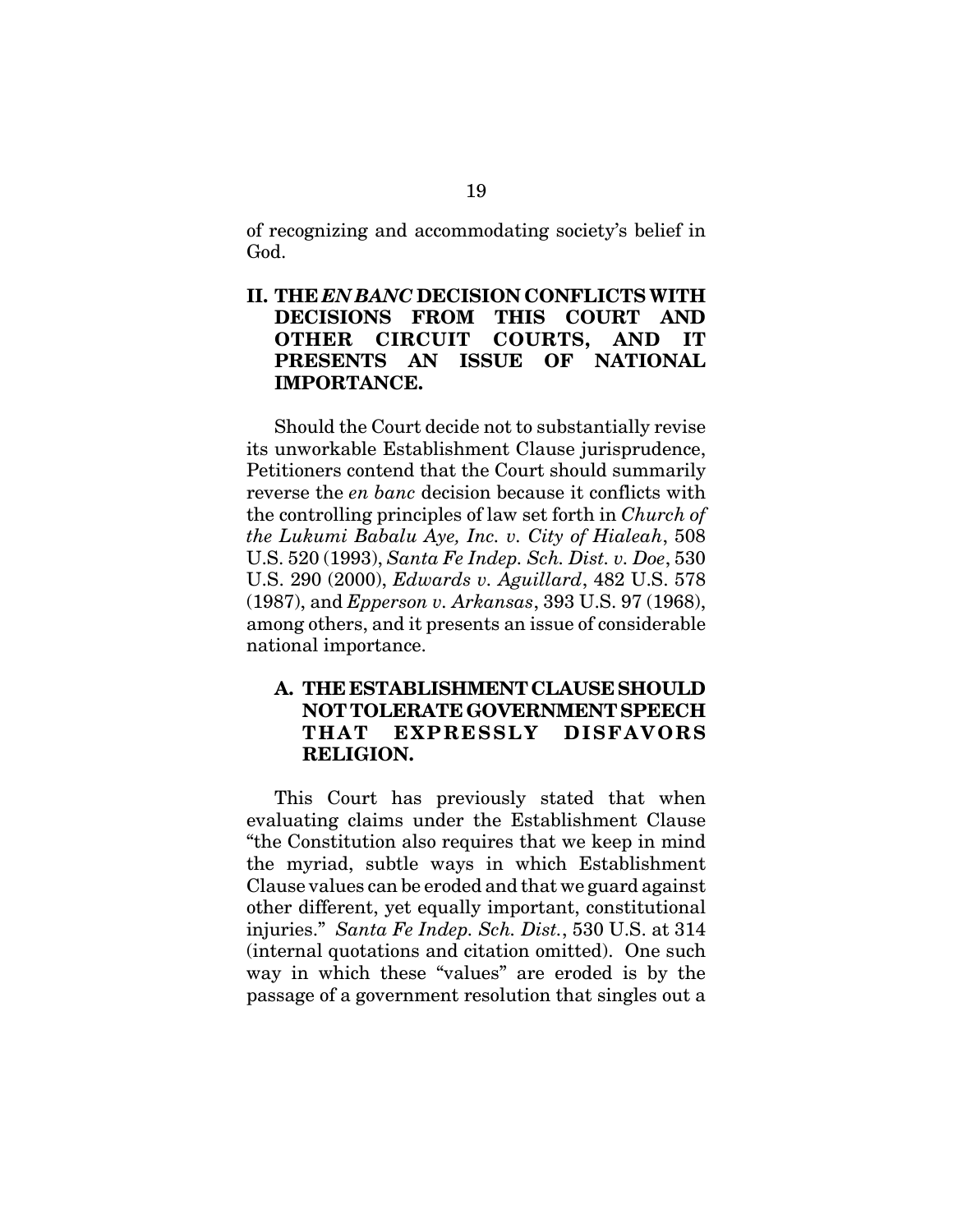specific religion for disfavored treatment. An evenhanded application of prior precedent should compel a reversal in this case. Unfortunately, with little exception, the application of this Court's modern Establishment Clause jurisprudence has led the law to disfavor religion, thereby encouraging callous acts of religious discrimination such as the challenged resolution at issue here. Indeed, the *en banc* decision, if left unchecked, will further embolden those government officials who are anti-religious (or, worse, anti-Catholic). And it will add further confusion to the Court's already confused Establishment Clause jurisprudence.

In *Lynch v. Donnelly*, 465 U.S. 668 (1984), this Court stated:

It has never been thought either possible or desirable to enforce a regime of total separation. Nor does the Constitution require complete separation of church and state; *it affirmatively mandates accommodation, not merely tolerance, of all religions, and forbids hostility toward any*. Anything less would require the callous indifference we have said was never intended by the Establishment Clause. Indeed, we have observed, *such hostility would bring us into war with our national tradition* as embodied in the First Amendment's guaranty of the free exercise of religion.

*Id.* at 673 (internal punctuation, quotations, and citations omitted) (emphasis added).

In *Church of the Lukumi Babalu Aye, Inc. v. City of Hialeah,* 508 U.S. 520, 532 (1993), the Court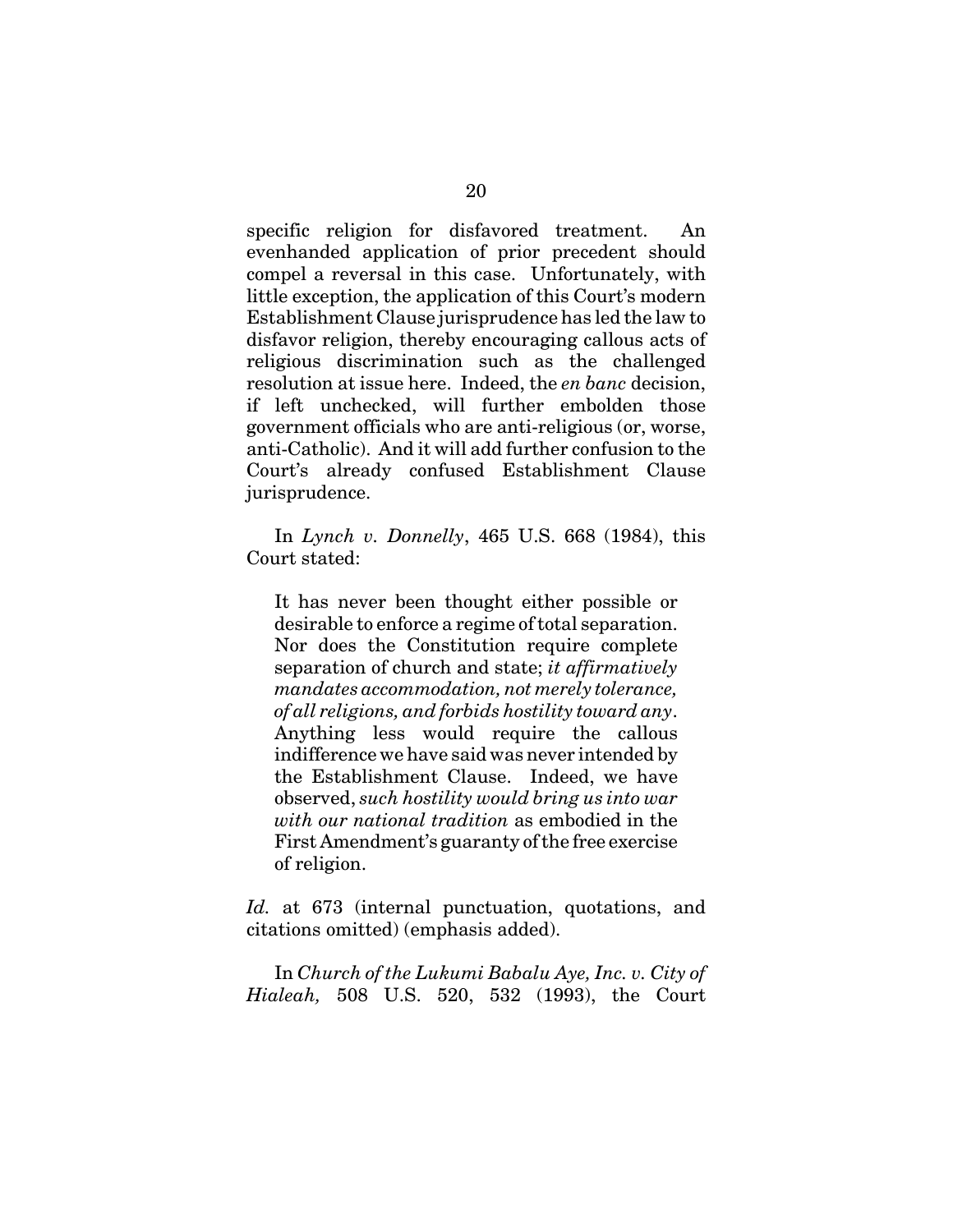acknowledged the following: "In our Establishment Clause cases we have often stated the principle that the First Amendment forbids an official purpose to disapprove of a *particular* religion or *of religion in general*." (emphasis added).

Despite an occasional appearance of neutrality and suggestion that the Constitution is *not* hostile toward religion, the reality is that this Court's Establishment Clause jurisprudence is frequently used as a blunt instrument against all thing religious in public life.

While some on this Court still believe that our Constitution "affirmatively mandates accommodation, not merely tolerance, of all religions, and forbids hostility toward any," *Lynch*, 465 U.S. at 673, this case will afford the Court the opportunity to breathe new and lasting life into this fundamental principle of constitutional law that is largely ignored by the lower federal courts. As this case shows, the Court's prophetic observation in *Lynch* that "[a]nything less would require the callous indifference [that] was never intended by the Establishment Clause," thereby bringing "us into war with our national tradition" has come to fruition. It is time to reverse this harmful and divisive trend.

## **B. THE** *EN BANC* **DECISION DIRECTLY AND SHARPLY CONFLICTS WITH ESTABLISHED PRECEDENT AND PROMOTES A PERCEPTION THAT THE LAW IS HOSTILE TOWARD RELIGION.**

Throughout its decisions, this Court has consistently described the Establishment Clause as forbidding not only state action motivated by a desire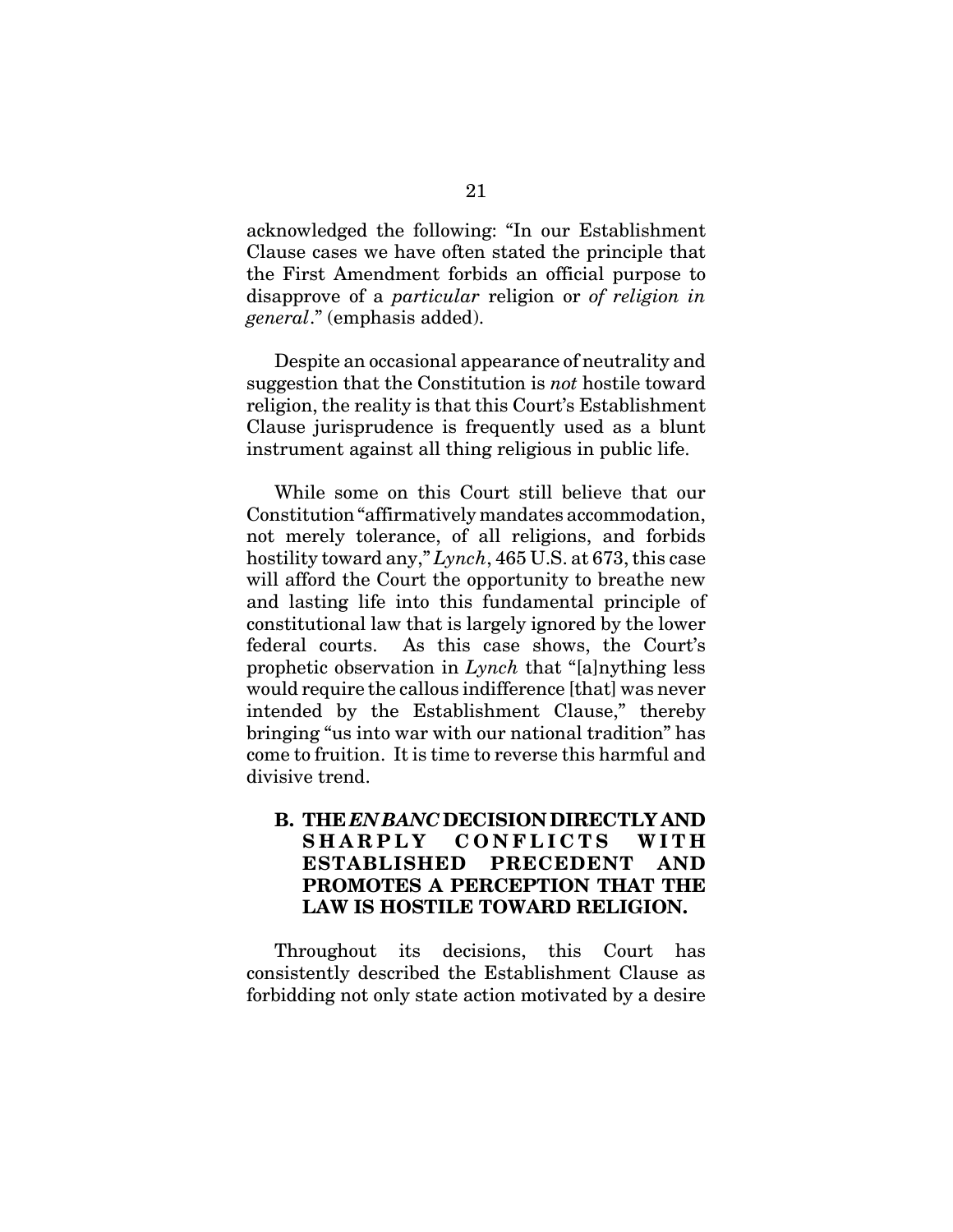to promote or "advance" religion, *see, e.g., Cnty. of Allegheny,* 492 U.S. at 592, but also actions that tend to "disapprove of," "inhibit," or evince "hostility" toward religion, *see Edwards*, 482 U.S. at 585 ("disapprove"); *Lynch,* 465 U.S. at 673 ("hostility"); *Comm. for Pub. Educ. & Religious Liberty v. Nyquist*, 413 U.S. 756, 788 (1973) ("inhibi[t]"). The Court has also noted that our Constitution prohibits government action that "foster[s] a pervasive bias or hostility to religion, which could undermine the very neutrality the Establishment Clause requires." *Rosenberger v. Rector & Visitors of Univ. of Va.*, 515 U.S. 819, 846 (1995); *see Lynch*, 465 U.S. at 668, 673 (stating that the Constitution "forbids hostility toward any" religion); *see also Church of the Lukumi Babalu Aye, Inc.,* 508 U.S. at 532 (stating that the Establishment Clause "forbids an official purpose to disapprove of a particular religion or of religion in general").

A state-sponsored message of disapproval of religion, as evidenced by Respondents' anti-Catholic resolution, sends a message to Petitioners and other Catholics that their religion is disfavored in the community. *See Cnty. of Allegheny,* 492 U.S. at 597. The First Amendment mandates neutrality toward religion and forbids hostility aimed at a particular faith. *Cf. Church of the Lukumi Babalu Aye, Inc.*, 508 U.S. at 520 (striking down a law that targeted a particular religious practice).

More recently, in *Van Orden v. Perry*, 545 U.S. 677 (2005), a case in which a plurality of justices upheld the 40-year display of the Ten Commandments on the grounds of the Texas State Capitol, Justice Breyer, in his concurring opinion, stated,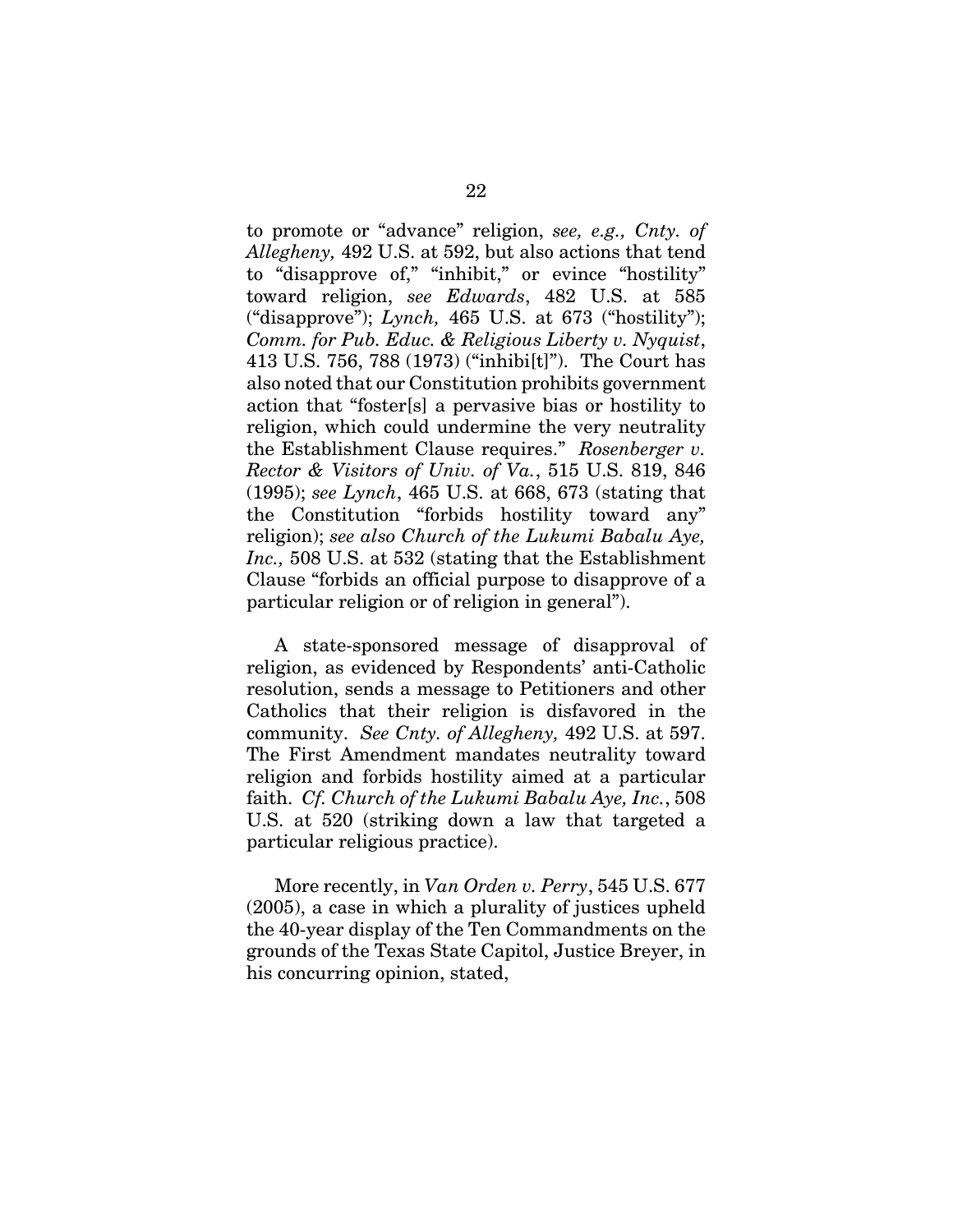[The removal of the religious symbol], based primarily upon the religious nature of the tablets' text would, I fear, *lead the law to exhibit a hostility toward religion that has no place in our Establishment Clause traditions*. Such a holding might well encourage disputes concerning the removal of longstanding depictions of the Ten Commandments from public buildings across the Nation. *And it could thereby create the very kind of religiously based divisiveness that the Establishment Clause seeks to avoid*.

#### *Id.* at 704 (emphasis added).

While the language from these cases appears to support a "disapproval of religion" claim, the practical reality is that such claims are given little traction by the lower courts, as this and other cases demonstrate. *See Stratechuk v. Bd. of Educ.*, 587 F.3d 597 (3d Cir. 2009) (upholding against an Establishment Clause challenge a school district's ban on the performance of traditional Christmas music in its public schools because the music is associated with a religious holiday); *Am. Family Ass'n v. City & Cnty. of San Francisco*, 277 F.3d 1114, 1124 (9th Cir. 2002) (holding that San Francisco's resolution condemning a religious organization's advertisement opposing homosexuality did not violate the Establishment Clause); *Vasquez v. Los Angeles Cnty.*, 487 F.3d 1246 (9th Cir. 2007) (upholding against an Establishment Clause challenge the government's removal of a small, historic cross from the county seal because the cross was a religious symbol); *Vernon v. City of Los Angeles,* 27 F.3d 1385, 1396 (9th Cir. 1994) (stating that "[t]he government neutrality required under the Establishment Clause is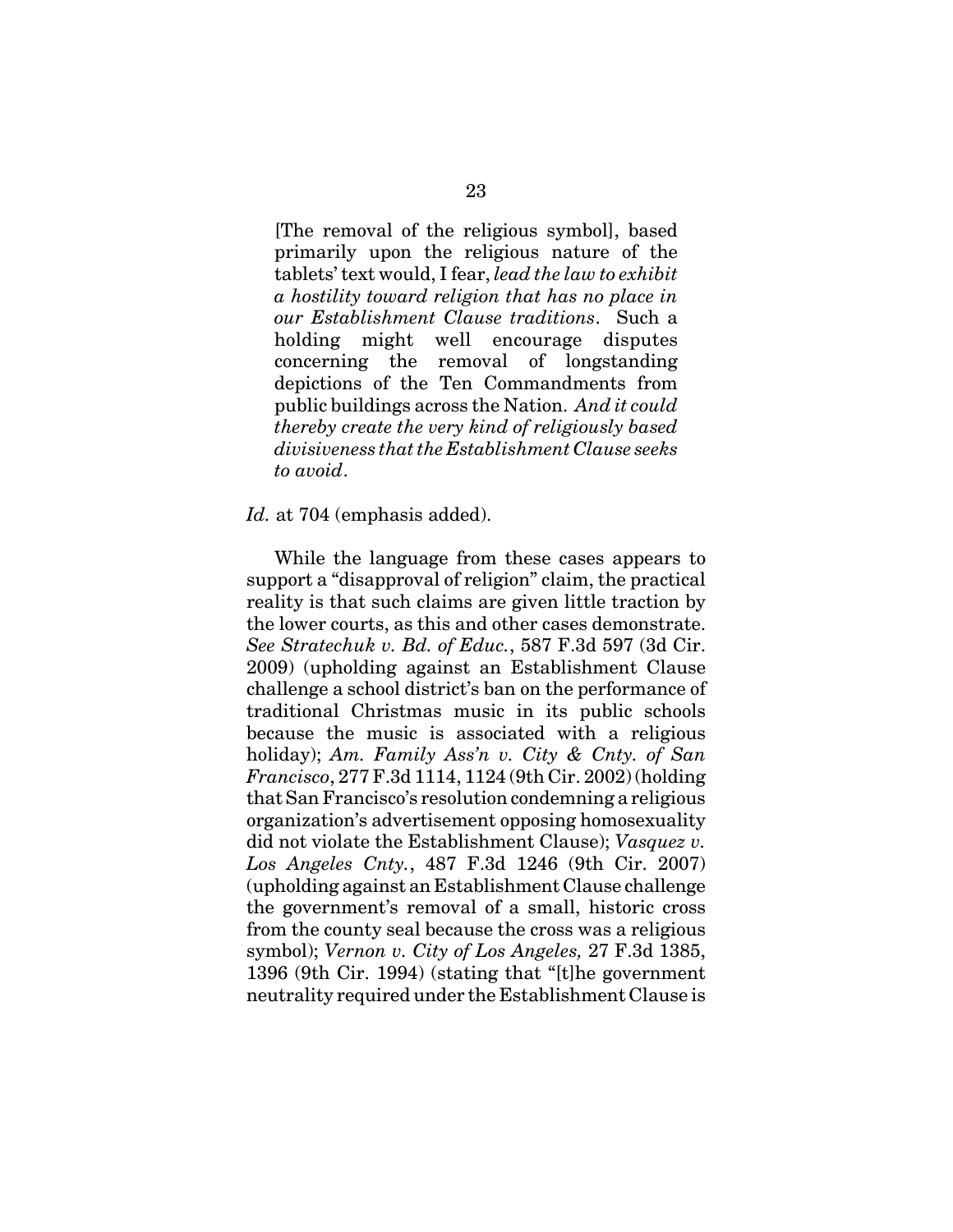. . . violated as much by government disapproval of religion as it is by government approval of religion," but finding no violation); *O'Connor v. Washburn Univ.*, 416 F.3d 1216 (10th Cir. 2005) (upholding a government display of an anti-Catholic statue against an Establishment Clause challenge); *cf. Nurre v. Whitehead*, 580 F.3d 1087 (9th Cir. 2009) (upholding the ban of a student performance of "Ave Maria" at a public school graduation). *Compare Murray v. City of Austin*, 947 F.2d 147, 158 (5th Cir. 1991) (acknowledging that removing Christian symbols, such as a cross, from all public displays "evinces not neutrality, but instead hostility, to religion" and holding that the inclusion of a Christian cross in the city insignia did not violate the Establishment Clause); *Doe v. Duncanville Indep. Sch. Dist.*, 70 F.3d 402, 407- 08 (5th Cir. 1995) ("Limiting the number of times a religious piece of music can be sung is tantamount to censorship and *does not send students a message of neutrality*. . . . Such animosity towards religion is *not required or condoned by the Constitution*.") (emphasis added); *see also ACLU v. Mercer Cnty.,* 432 F.3d 624, 638-39 (6th Cir. 2005) (upholding the public display of the Ten Commandments and observing that the "repeated reference to 'the separation of church and state'" is an "extra-constitutional construct [that] has grown tiresome"). At a minimum, there is much confusion in the lower federal courts that only this Court can clarify. *Green*, 574 F.3d at 1245 (Gorsuch, J., dissenting from denial of rehearing *en banc*) ("[U]ntil our superiors speak, we leave the state of the law in Establishment Clause purgatory.") (internal quotations and citation omitted).

In the Ninth Circuit, and elsewhere, even the most subtle and inconsequential act *favorable* to religion is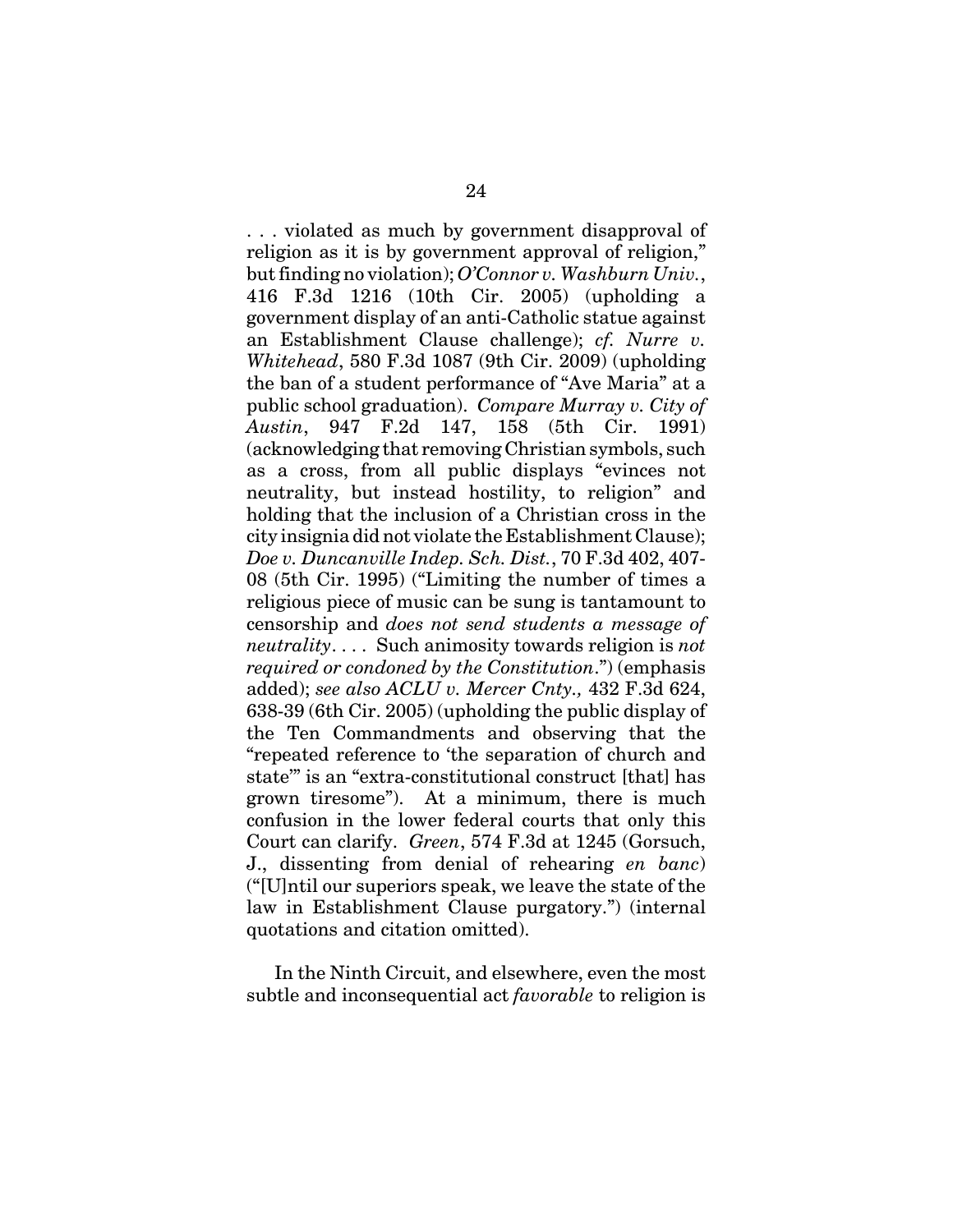quickly held impermissible, *see, e.g., Trunk*, 2011 U.S. App. LEXIS 53 (declaring the use of a cross in a longstanding war memorial unconstitutional); *Borden v. Sch. Dist. of E. Brunswick*, 523 F.3d 153 (3d Cir. 2008) (prohibiting a football coach's participation in *student-led* prayer by silently bowing his head during grace and taking a knee during locker room prayer); *Busch v. Marple Newtown Sch. Dist*., 567 F.3d 89 (3d Cir. 2009) (refusing to allow a parent to read Bible verses to her son's kindergarten class during the student's "All About Me" week); *see also Santa Fe Indep. Sch. Dist. v. Doe*, 530 U.S. 290 (2000) (allowing an option for student-initiated and student-led prayer at high school football games violated the Establishment Clause), making hostility to religion the standard to comport with the Establishment Clause. This view of the Court's jurisprudence inevitably leads to a view of the law that is disapproving of religion.

Indeed, an official resolution that explicitly condemns Catholics and their religion is not *neutral* toward religion, but rather hostile to it. And even *subtle departures from neutrality* are allegedly prohibited by the Establishment Clause. *See Church of the Lukumi Babalu Aye, Inc.*, 508 U.S. at 534; *Santa Fe Indep. Sch. Dist.*, 530 U.S. at 314 (admonishing the courts to "keep in mind the myriad, subtle ways in which Establishment Clause values can be eroded" and to "guard against other different, yet equally important, constitutional injuries"); *see also Sch. Dist. of Abington Twp. v. Schempp*, 374 U.S. 203, 306 (1963) (concurring opinion) (noting that an "untutored devotion to the concept of neutrality" can lead to "hostility to the religious"). But these principles are often cast aside in favor of an approach that employs curettage and disinfectant for all that partakes of the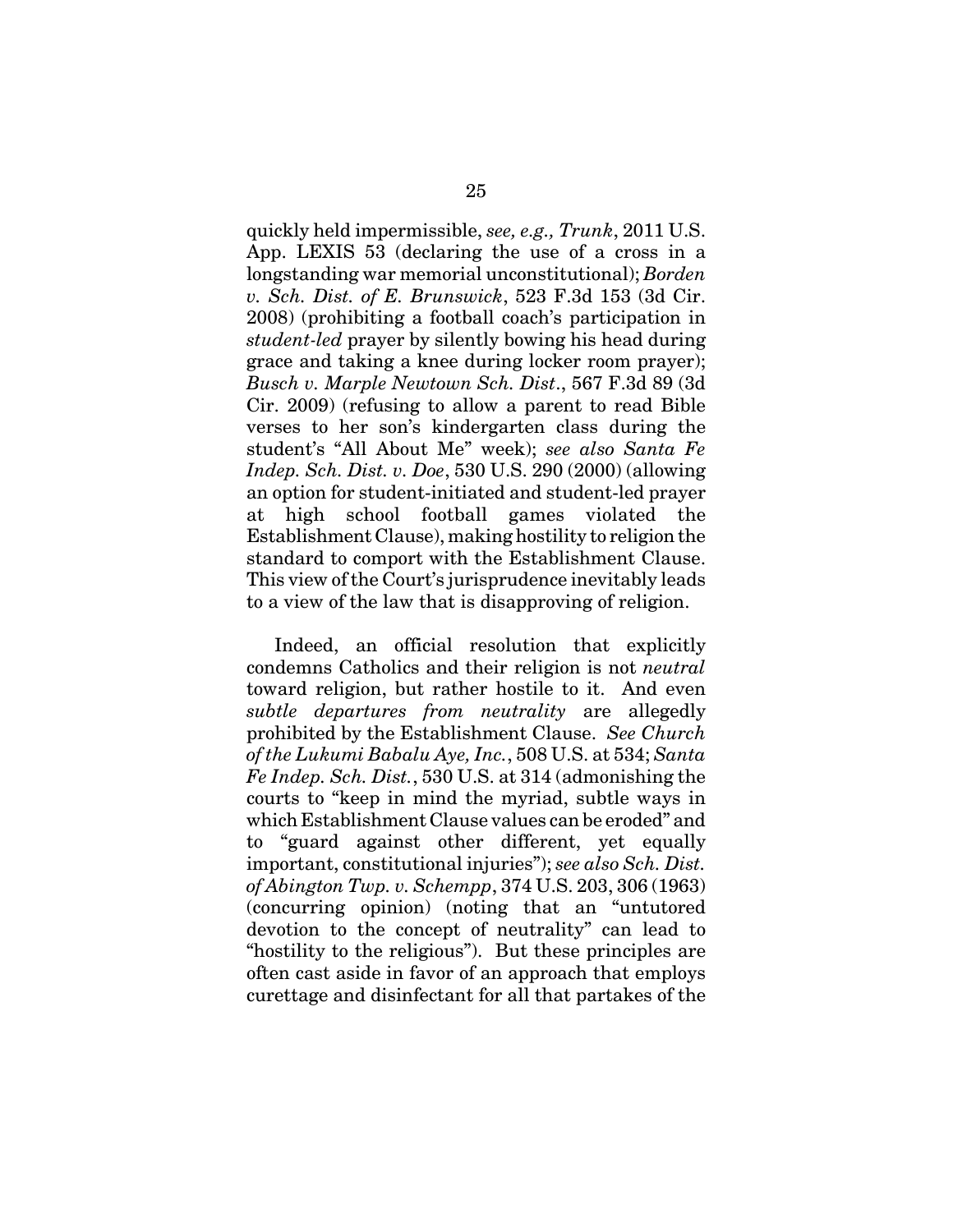religious in public life—an approach wrought by this Court's muddled jurisprudence.

In the present case, the resolution violates the Establishment Clause *on its face* because it *expressly* and in *explicit terms* condemns Catholics and their religion. *See Santa Fe Indep. Sch. Dist.*, 530 U.S. at 314 (holding that "the *mere passage* by the District of a policy" that has the "purpose and perception" of favoring religion violates the Constitution) (emphasis added). An examination of the resolution demonstrates that the City's departure from neutrality was anything but "subtle"; it created the very kind of political divisiveness along religious lines that the Establishment Clause was apparently designed to avoid.

Unfortunately, the Ninth Circuit's *en banc* decision represents an entrenched and improper double standard for Establishment Clause cases that requires only a minimal standard of proof for finding a constitutional violation in "approval" cases and a very high standard of proof for finding a constitutional violation in "disapproval" cases. This case presents a perfect opportunity to eliminate this double standard in the lower federal courts by applying the Establishment Clause in an evenhanded manner, as required by this Court's precedent.

In the final analysis, the *en banc* court's decision contravenes this Court's case law prohibiting government disapproval of religion and should be summarily reversed. However, the lack of clarity from this Court, particularly with regard to "disapproval" claims, is undoubtedly a major contributing factor for the fractured opinion below. Therefore, the Court